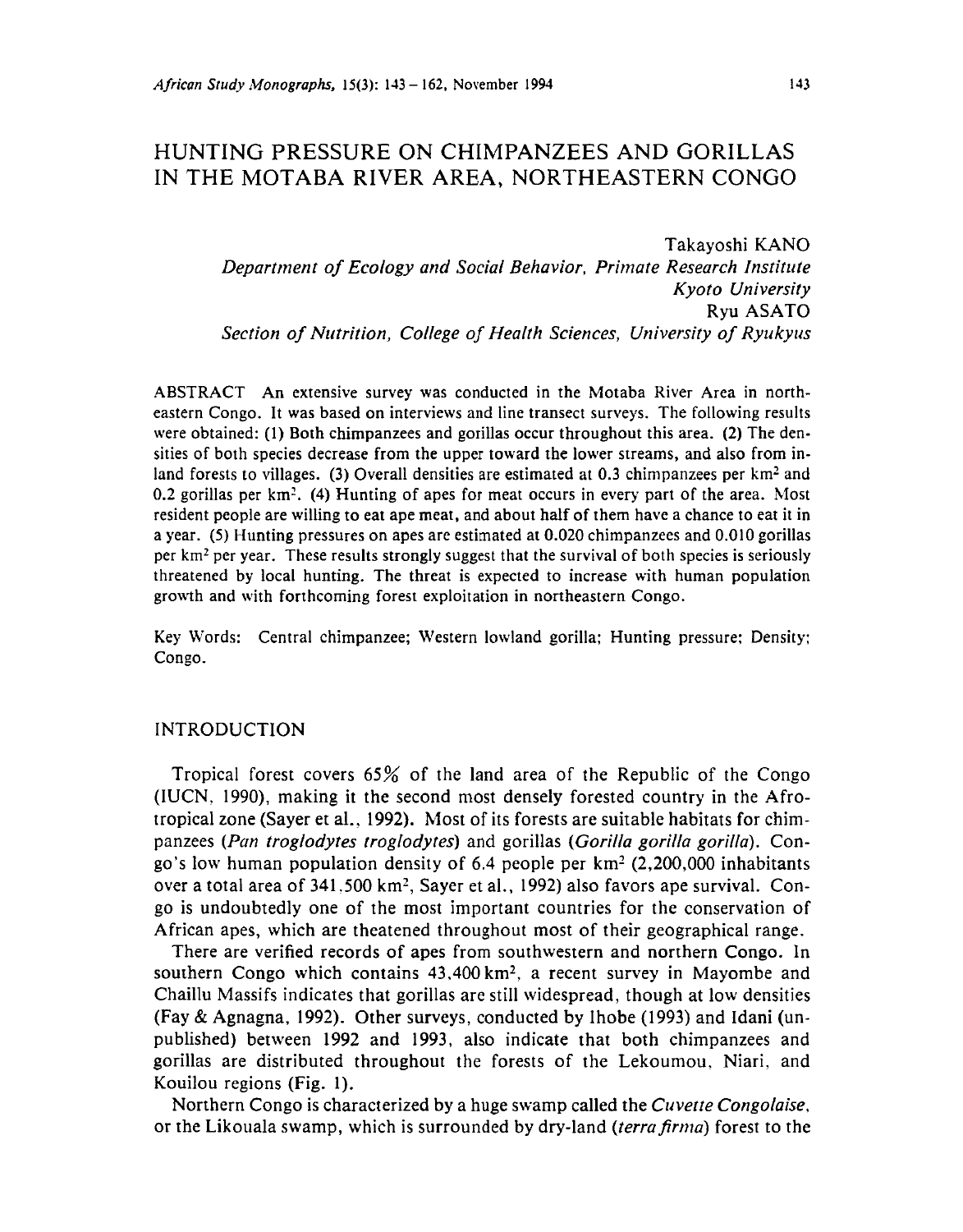

Fig. 1. Vegetation in Congo (Source: Sayer et al., 1992).

north and the west (Fig. 1). Intensive studies of sympatric gorillas and chimpanzees have been carried out in recently established Nouabale-Ndoki National Park, towards the border with the Central African Republic (CAR) (e.g., Mitani, 1990a, b. 1992; Kuroda, 1992: Nishihara, 1992: Suzuki, 1993), and a few extensive surveys have also been conducted in northern Congo (Fay et al., 1989; Fay & Agnagna. 1992; Agnagna et al., 1991). These studies have revealed that both species of ape occur in both swamp and dry forests.

The northern area has the lowest human population density in Congo. with an overall mean of  $1-3$  inhabitants per km<sup>2</sup> (Sayer et al., 1992), and 0.9 inhabitants per km2 in the rural areas (Fay & Agnagna, 1992). It also retains a total of 170.000  $km<sup>2</sup>$  of forest, 97,800 km<sup>2</sup> of which is intact (Sayer et al., 1992). It is. therefore,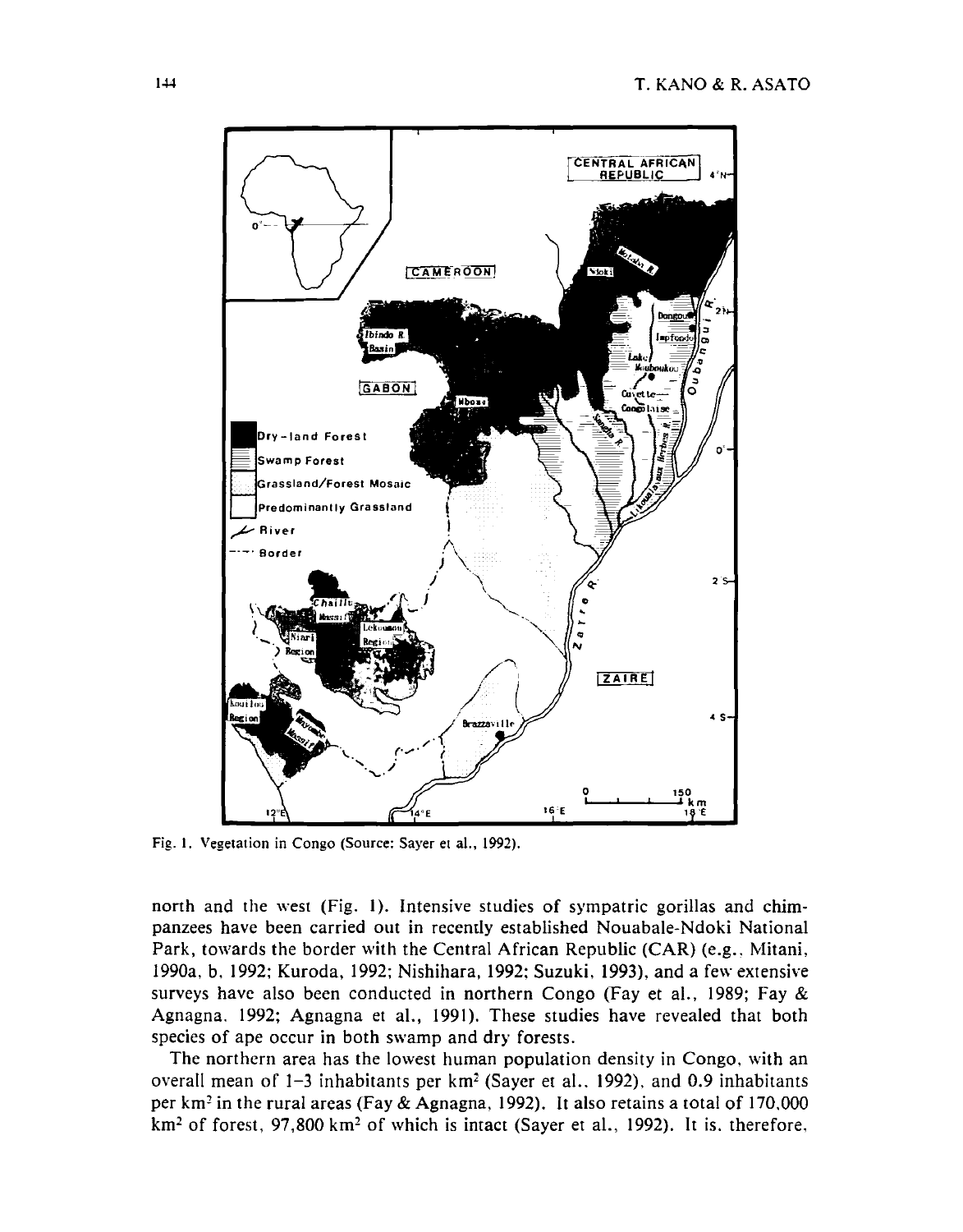probable that the bulk of the total ape population of Congo occurs in this block. On the other hand, a lot of reports (Mitani, 1990a, b; Agnagna et al., 1991; Fay & Agnagna, 1992) and other information from several sites (Sato, Kitanishi, Ichikawa, Takeuchi, Hanawa, pers. comm.) indicate that the poaching of apes for meat by local people is widespread in northern Congo. Little is known, however, about the effect of hunting on ape densities in this area.

The aim of our study was to inquire into the present distribution and density of chimpanzees and gorillas in northern Congo, with special reference to hunting pressure.

# STUDY AREA AND METHODS

#### 1. Study Area and Human Population

Our survey was conducted along the Motaba River, (Fig. 2) which, together with the Ibenga River to the north, is located in the Dongou District (32,040 km<sup>2</sup>) of the Likouala Region. In contrast to the study site of Fay & Agnagna (1989), which was in the *Cuvette Congolaise* in the Epena District to the south, the Dongou District is mostly covered with dry-land forest.

The study area was located between 2° and 3° N., and between 17° and 18° E.



Fig. 2. Study area.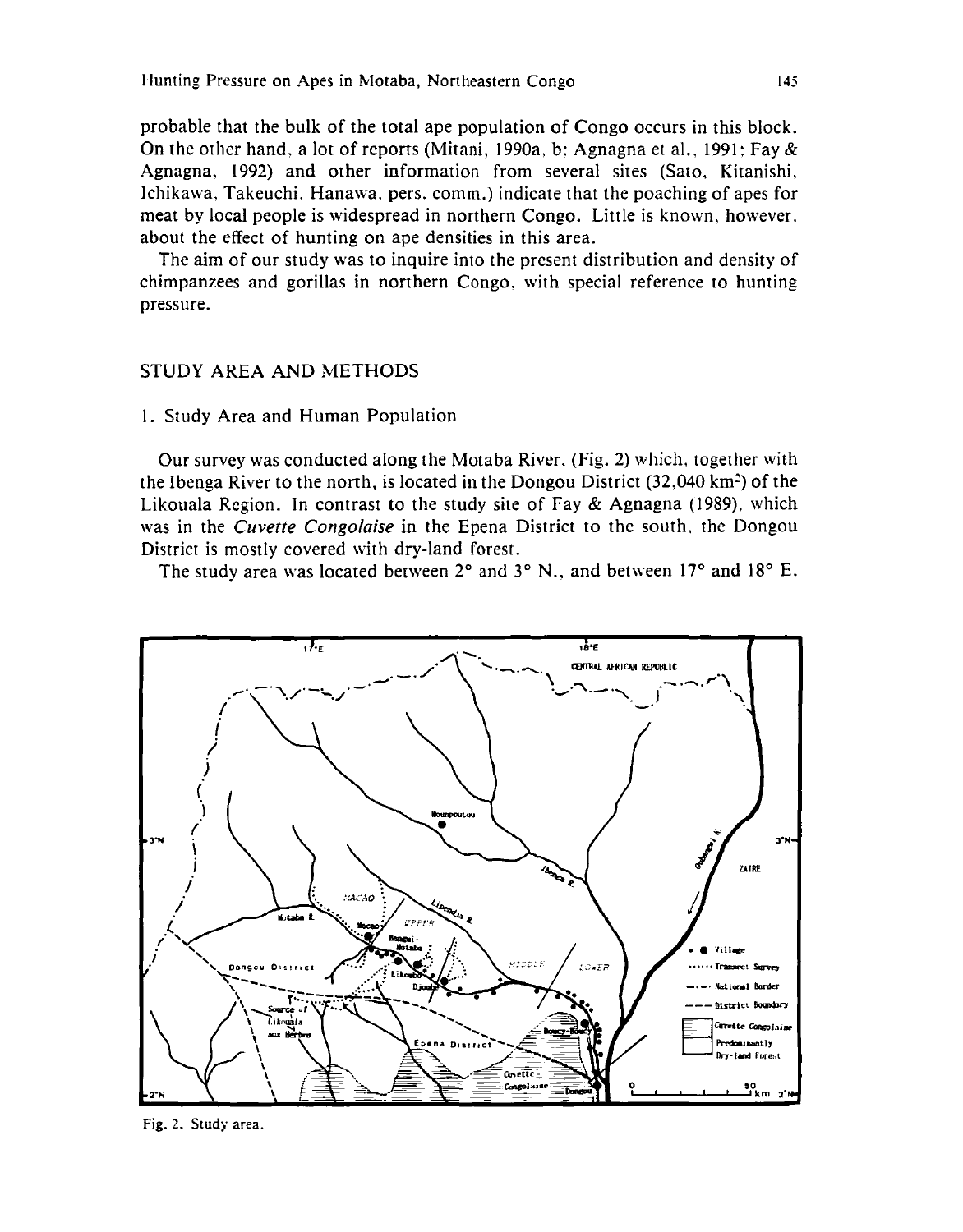The altitude was between 350 and 500 meters above sea level. with the terrain being generally even. Northern Congo has around 1,800 mm of rainfall (Sayer et al.. 1992). There are no totally dry months, but rainfall decreases to less than 100 mm per month between December and January (Takeuchi, in prep.). Our survey period. from the lith December, 1992 to the 22nd January, 1993, fell within this dry season.

This paper is based on two sources of data: those obtained through interviews with resident people, and those obtained through transect surveys in the forests.

The people living along the Motaba depend for medical and other services. and for daily necessities. such as clothing. petrol. tableware and fishing/agriculture implements, on Dongou and Impfondo (Fig. 1). two large trading centers on the Oubangui River. They, in turn, supply these centers with food, such as cassava, fish, wild meat, and palm wine. Most transportation is by the waterway, since,  $ex$ cluding foot-paths, there is only one road. with extremely infrequent traffic. between Dongou and Boucy-Boucy along the right bank of the Motaba (Fig. 2).

Thirty-two villages, varying in size from less than ten to more than 600 inhabitants, are distributed along the main stream of the Motaba, within a stretch of 120 km between Dongou at the junction with the Oubangui, and Macao, the uppermost village (Fig. 2). There are no permanent settlements inland. The Motaba residents consist of three ethnic groups of cultivators. the Kaka, the Bondongo, and the Bomitaba, and also the Aka hunter-gatheres. Those cultivators will be referred to as "Bantu" hereafter, since most of them speak Bantu language, although according to Ichikawa (pers. comm.) a few Ubangian speaking groups are found in the Kaka area. The Bantu groups are spatially segregated, with the Kaka occupying the upper 10 villages, the Bondongo occupying the middle 7, and the Bomitaba occupying the lower 15 villages.

The distance between villages varies from a few to 15 km. Along the river. therefore. very limited land is available for each village. Instead, its activity range extends inland. People of each village appear to have their boundary at approximate 30 km from village. At the boundary, they meet people from the neighboring water systems, the Ibenga to the north and the Likouala aux Herbes to the south. Only the people of the uppermost village, Macao, have a much broader potential range, since a huge uninhabited forest extending westward is available to them.

No mechanised agriculture or logging occur in the study area. All three Bantu groups subsist mainly on the traditional forms of farming, i.e., slash-and-burn agriculture. They also engage in net-fishing, which is predominantly restricted to the Motaba mainstream. The Bondongo practice an additional type of traditional inland fishing, known locally as "kombe." In this, handmade fishpots are used to catch fish migrating back towards the larger streams from the swamp forests, as the waters recede during the transitional period from wet to drier season (Hanawa, pers. comm.).

The Bomitaba appear to be the most urbanized of the three ethnic groups. Their territory was within one day's journey by motor-driven canoe to Impfondo, the largest town in northeastern Congo.

Based on differences in ethnic group, lifestyle, and ecological conditions, the study area has been divided into four segments: (1) Macao, and (2) the upper, (3)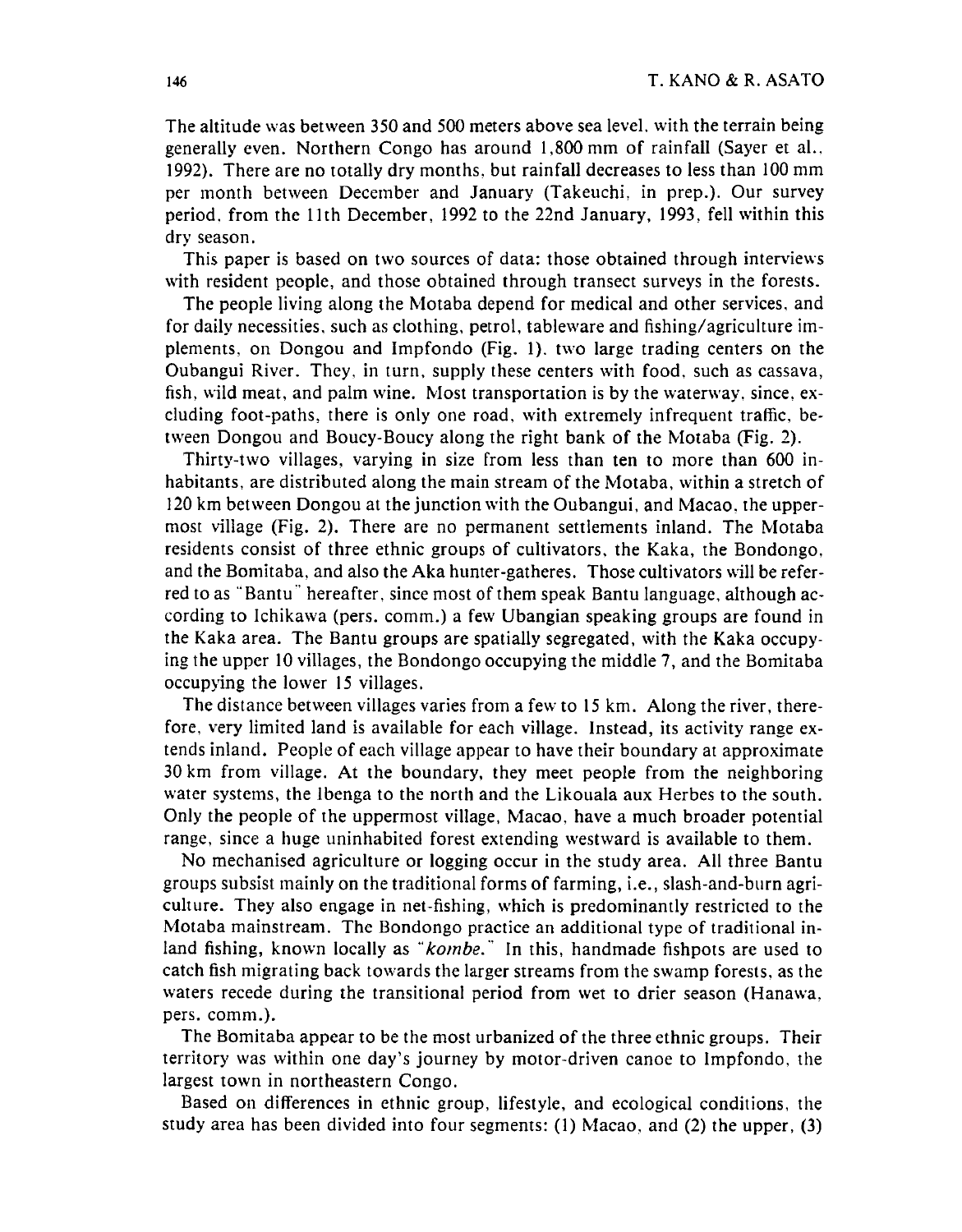the middle, and (4) the lower Motaba (Fig. 2).

The Aka people had their settlements adjacent to most of the Bantu villages. They act as general servants for their Bantu masters during their stay at the village site, assisting them in subsistence activities, and other miscellaneous affairs. They frequently leave the villages, however. to spend periods of variable duration hunting and collecting, using their camps scattered in the forests. Thus, they show a marked difference from the Bantu in their degree of dependence on the forest. Information from these two sources is, therefore, dealt with separately in some analyses.

### 2. Interviews

A total of 23 Motaba villages were visited and interviews were held with a total of 309 male Akas and Bantus over 15 years. We focused our interviews on adult males because only they were involved in ape-hunting. Females and young participated only in net-hunting, and this method was not used for apes.

All informants were asked whether they had (1) seen, (2) hunted, or (3) eaten any chimpanzee or gorilla since "New Year's Day (*Bonne annee*)" of 1992, which was about one year before the interviews. They were also asked about (4) their experience of ape-hunting before 1992. Those who answered ''yes" to the second question were asked about (5) the number and (6) age/sex class of apes killed. and (7) the method used. Those who answered "no'' to the third question were asked (8) whether they would eat the meat of apes, if it were available. Those who answered "no" to the eighth question were asked the reason why they rejected eating. We wished to avoid becoming inquisitorial, and some informants did not answer some of our questions.

Rates reported (e.g., sighting rate, hunting rate, etc.) are the number of informants who answered "yes," to the number of the all informants who gave an answer.

### 3. Line Transects

Twelve line-transects of various length were made along paths of the Aka, starting from four villages on the middle and upper Motaba (i.e., Djoube, Likombo, Bangui-Motaba and Macao, Fig. 2). All direct sightings and signs of apes, including vocalizations. nests, feeding remnants, dung, and footprints, and all signs of human activities. such as hunting camps and honey-collecting sites. were recorded. A record was also kept of vegetation type.

Distances were measured using a pedometer  $(1 \text{ step} = 0.6 \text{ m}, \text{Kano})$  or a measurerope of 50 m (Asato). The total distance surveyed covered more then 450 km, but the effective length of transects, excluding overlaps, was 222 km (215 km measured by the pedometer and 7 km by the measure-rope). The site where each major recording such as nest site was made were measured using a GPS (global positioning system), which is claimed to have an error-range between 30 and 100m. Two Bantus and 4 to 5 Akas assisted each of us in finding signs of apes and in other survey activities.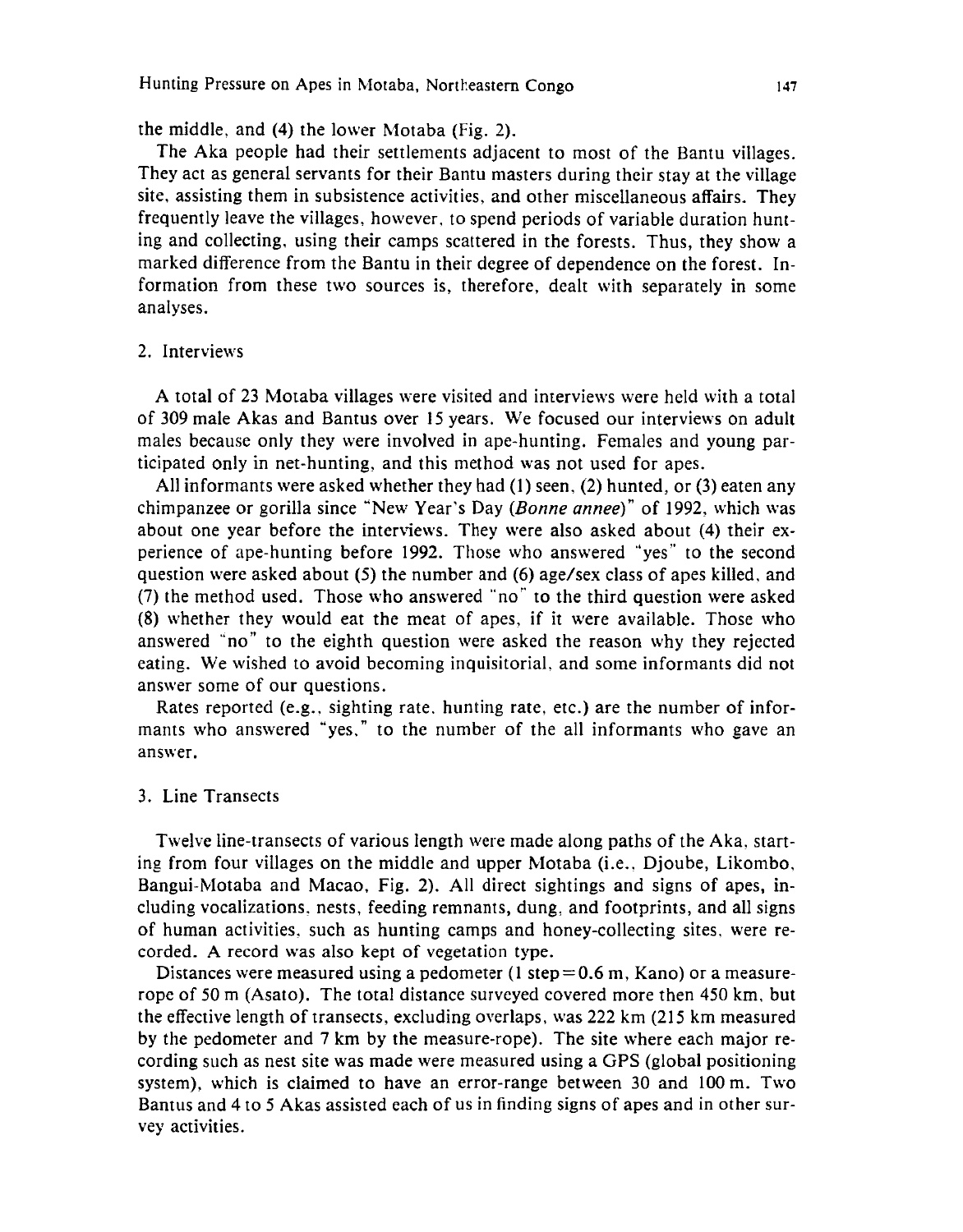#### 4. Estimation of Density

The density of apes was estimated indirectly from nest count, using the following two formulae:

*Formula 1* (modified from Tutin & Fernandez. 1984): Non-dependent (nesting) ape density  $=($ number of nest sites)  $\times$  (median number of nests per site)/(area sampled)/ (observer efficiency)/(mean nest life-span).

*Formula 2* (Ghiglieri, 1984): (total number of nests within sampled area)/(area sampled)/(observer efficiency)/(mean nest life-span).

Groups consisting of only tree nests were attributed to chimpanzees, while groups containing at least one ground nest were attributed to gorillas (Turin & Fernandez, 1984). The width of the transect was set at 40 m for chimpanzee and lO m for gorilla nests, since the maximum perpendicular distances from the transect line at which chimpanzee nests and gorilla ground-nests were found were 20m and 5 m, respectively. Thick undergrowth made it much more difficult to find nests of gorillas on the ground than those of chimpanzees in trees.

In most of the former studies, observer efficiency was assumed to be  $100\%$  within the transect width of 20m (e.g., Tutin & Fernandez, 1984; Fay et al., 1989). It is. however, unrealistic that any observer can find all nests within sampled area, no matter how narrow the transect width is, and no matter how slow the survey speed is. In the present survey, based on data obtained by Hashimoto (1993). who made a detailed study of chimpanzee nests in the Kalinzu forest, Uganda, observer efficiency was assumed to be 0.56, with a transect width of 40 m. Observer efficiency for gorilla nests is not known. However. the same value for chimpanzees (0.56) was tentatively adopted. assuming the observer efficiency at the maximum parpendicular visible distances from the transect line to nests would be similar for nests of chimpanzees and those of gorillas. Mean nest life-span for chimpanzee/gorilla was found to be 113.6/53.6 days in Gabon (Tutin & Fernandez, 1984).

### RESULTS

#### I. Vegetation

Fay et al. (1989) classified the vegetation in the *Cuvette Congolaise* area into four broad categories, namely 'swamp,' 'flooded,' and *'terra firma'* forests, and 'savanna.' In the present survey, flooded forest was included in the category 'swamp forest.' *Terra firma* forest was subdivided into three types, namely, 'Bemba,' 'bushy' and 'mixed" forests. Finally, the categories 'secondary vegetation' and ·fields under cultivation,' were added. Thus. the vegetation was classified as follows:

### (1) Dry-land *(terra firma)* forest

(a) Bemba forest: This type of forest was dominated by *Gi/bertiodendron dewevrei* which the Aka of the upper Motaba called "Bemba." It occurred on dry, firm land falling to streams, and had little undergrowth.

(b) Bushy forest: This type contained sparse. tall trees with an open canopy. and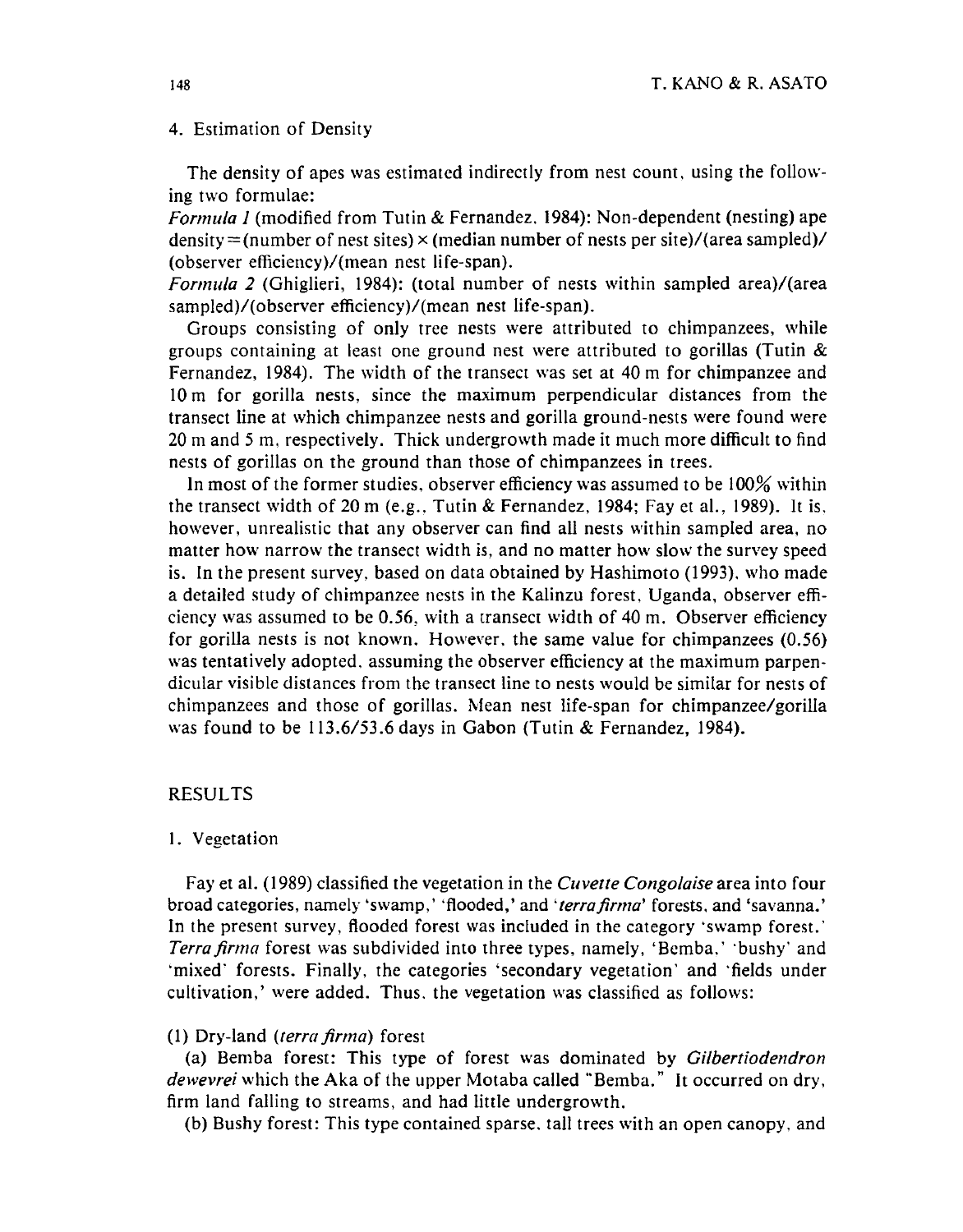dense undergrowth characterized mainly by Marantaceae herbs, the young leaves and sprouts of which are major foods of both apes.

(c) Mixed forest: This type was a closed forest with denser tall trees of various species and relatively little undergrowth. Mixed forest was apparently the most productive type in terms of fruit.

# (2) Swamp forest

Virtually all streams in the survey area were fringed by flooded forest of various sizes. This type is abundant in trees of medium/low trees and in undergrowth.

# (3) Savanna

Numerous short grasslands of various sizes with scattered scrub were found around the source of the Lipendja River, the largest tributary of the Motaba to the north.

# (4) Secondary vegetation

This included secondary forests of variable age and fallow land. This type was extremely rich in ground vegetation, including Marantaceae and Zingiberaceae herbs. which are favorite food plants of both apes.

# (5) Fields under cultivation

Manioc and maize were the major crops. This vegetation type was apparently of least value to the apes.

According to the results of our transect survey, dry-land forest types were the



Fig. 3. Proportion of vegetation types.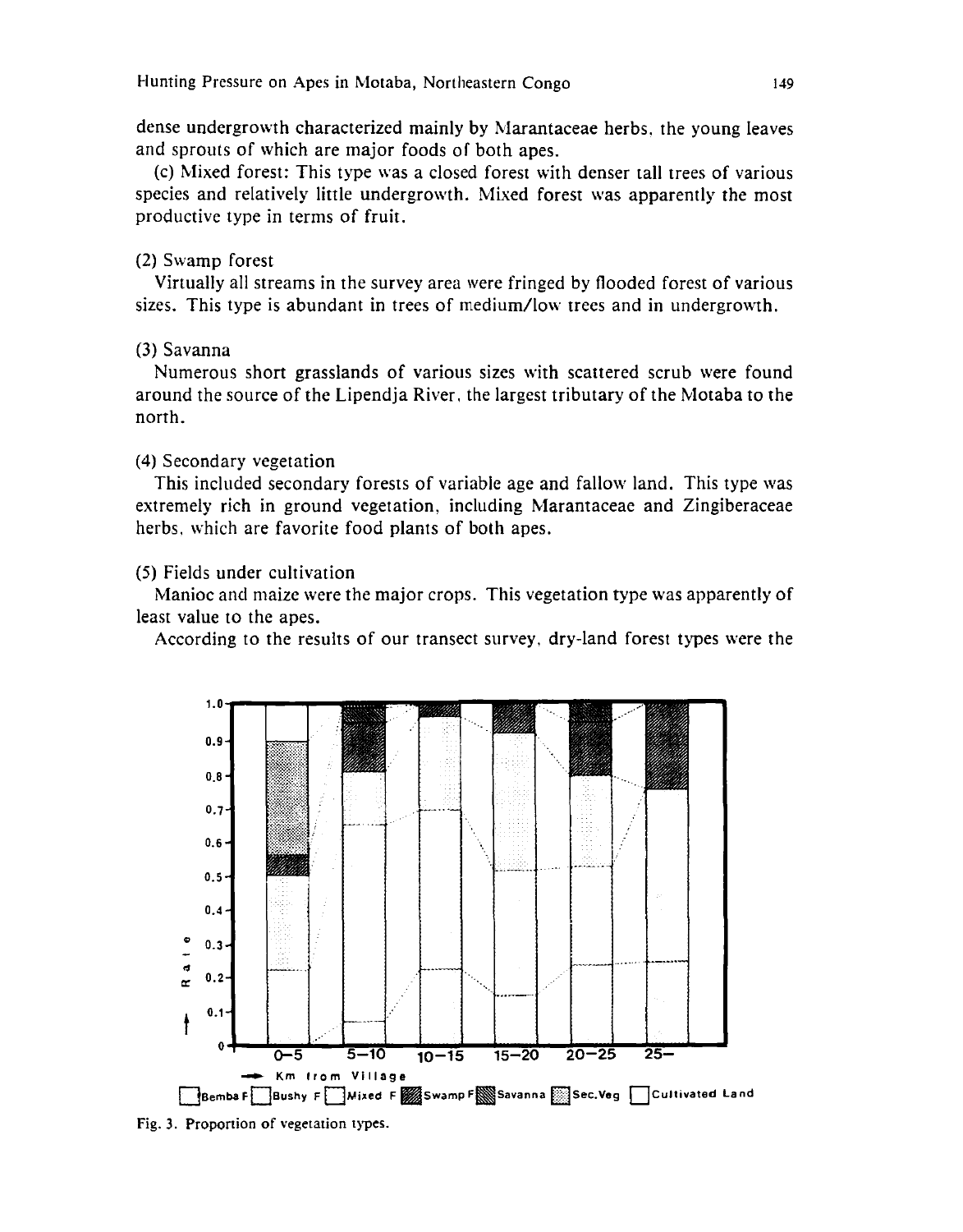|                    | Chimpanzees          |                 |                  | Gorillas             |                 |                  |  |
|--------------------|----------------------|-----------------|------------------|----------------------|-----------------|------------------|--|
|                    | No. of<br>Informants | No. of<br>"Yes" | Rate of<br>"Yes" | No. of<br>Informants | No. of<br>"Yes" | Rate of<br>"Yes" |  |
| Sighting           |                      |                 |                  |                      |                 |                  |  |
| Aka                | 173                  | 133             | 0.769            | 166                  | 102             | 0.614            |  |
| Bantu              | 120                  | 54              | 0.450            | 115                  | 29              | 0.252            |  |
| Total              | 293                  | 187             | 0.638            | 281                  | 131             | 0.466            |  |
| Hunting            |                      |                 |                  |                      |                 |                  |  |
| Aka                | 174                  | 60              | 0.345            | 166                  | 34              | 0.205            |  |
| Bantu              | 120                  | 9               | 0.075            | 115                  | 7               | 0.061            |  |
| Total              | 294                  | 69              | 0.235            | 281                  | 41              | 0.146            |  |
| Willingness to Eat |                      |                 |                  |                      |                 |                  |  |
| Aka                | 153                  | 126             | 0.824            | 142                  | 120             | 0.845            |  |
| Bantu              | 120                  | 68              | 0.567            | 112                  | 79              | 0.705            |  |
| Total              | 273                  | 194             | 0.711            | 254                  | 199             | 0.783            |  |
| Eating             |                      |                 |                  |                      |                 |                  |  |
| Aka                | 153                  | 60              | 0.444            | 127                  | 46              | 0.362            |  |
| Bantu              | 120                  | 32              | 0.267            | 109                  | 29              | 0.266            |  |
| Total              | 255                  | 92              | 0.361            | 236                  | 75              | 0.318            |  |

Table 1. Data on sighting, hunting, eating of chimpanzees and gorillas by Akas and Bantus in the Motaba area.



Fig. 4. Sighting & hunting rates.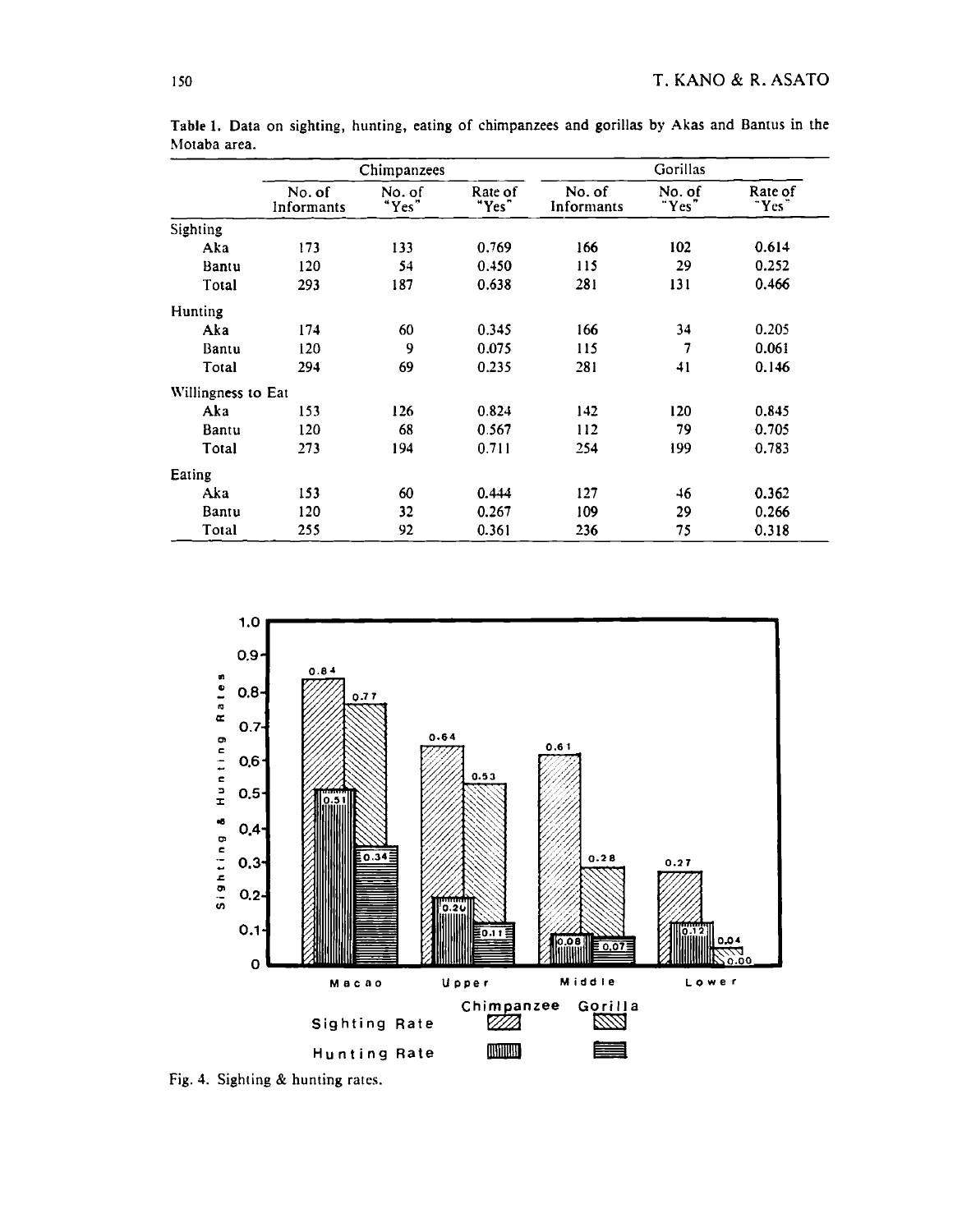most common throughout the area (Fig. 3). Secondary vegetation and cultivated land were restricted to the outskirts of the villages (mostly within 5 km of them), while Bemba forest did not occur in the vicinity of the villages.

### 2. Sightings of Apes

The reported sighting rates of chimpanzees were 0.769 for the Aka, and 0.450 for the Bantu (Table 1). Those of gorillas were 0.614, and 0.252, respectively. There were two distinct tendencies, that the rate was higher for the Aka than for the Bantu, and that the rates of sighting chimpanzees were higher than those of gorillas.

There was also a tendency for the sighting rate to decrease from the upper to the lower Motaba with the highest at Macao (Fig. 4). The fact that positive information was obtained from every site suggests a continuous distribution of both chimpanzees and gorillas in the study area, though at varying densities.

### 3. Hunting of Apes

The reported rates of hunting chimpanzees (for nondependent animals) were 0.345, and 0.075 for the Aka and the Bantu, respectively (Table 1). Those of gorillas were 0.205, and 0.061, respectively (Table 1). Once again the rates were higher for the Aka than the Bantu, also higher for chimpanzees than for gorillas (Table 1). and the rates decreased from the upper to the lower Motaba for both apes (Fig. 4). Since the hunting/sighting rate of chimpanzees was close that of gorillas (0.364 vs. 0.313), it is possible that the higher hunting rate of chimpanzees depended primarily on the higher sighting rate.

Data indicate that more Akas were involved in ape-hunting than Bantus. The latter, however, exceeded the former in the mean number of game per successful hunter (3.11 vs. 1.77 chimpanzees and 1.85 vs. 1.44 gorillas), suggesting that Bantu hunters were fewer but more habitual.

The total number of reports of chimpanzees and gorillas killed by the Aka informants  $(\Sigma X_i Y_i; X_i;$  informant,  $Y_i$ ; number of kills by  $X_i$ ) were 103 and 49, and those by Bantus were 28 and 13, respectively (Table 2). These figures \vere not regarded as the "net" number of apes killed by them, however, since hunting of apes was usually performed in groups, which means that each hunter contributed only a part to each successful hunt.

According to Bantu informants. the mean size of their hunting groups was three  $(N=4)$ . Reliable information on hunting group size was not obtained from Akas. The size of their hunting groups was indirectly estimated from the number of huts at their campsites in the forest. These huts were constructed by adult women, approximately 70% of whom had an adult men as a mating partner (Takeuchi, in prep.). The mean number of huts recorded was 5.17 per camp site which were observed during the transect survey (Range,  $1-12$ , N=35 sites). Assuming a hunting group consisted of all adult men sharing the same camp, the above figure suggests a mean size of hunting group of 3.6 male Akas. Thus. the estimated mean numbers of chimpanzees and gorillas killed by Akas was calculated at 0.164 and 0.082 per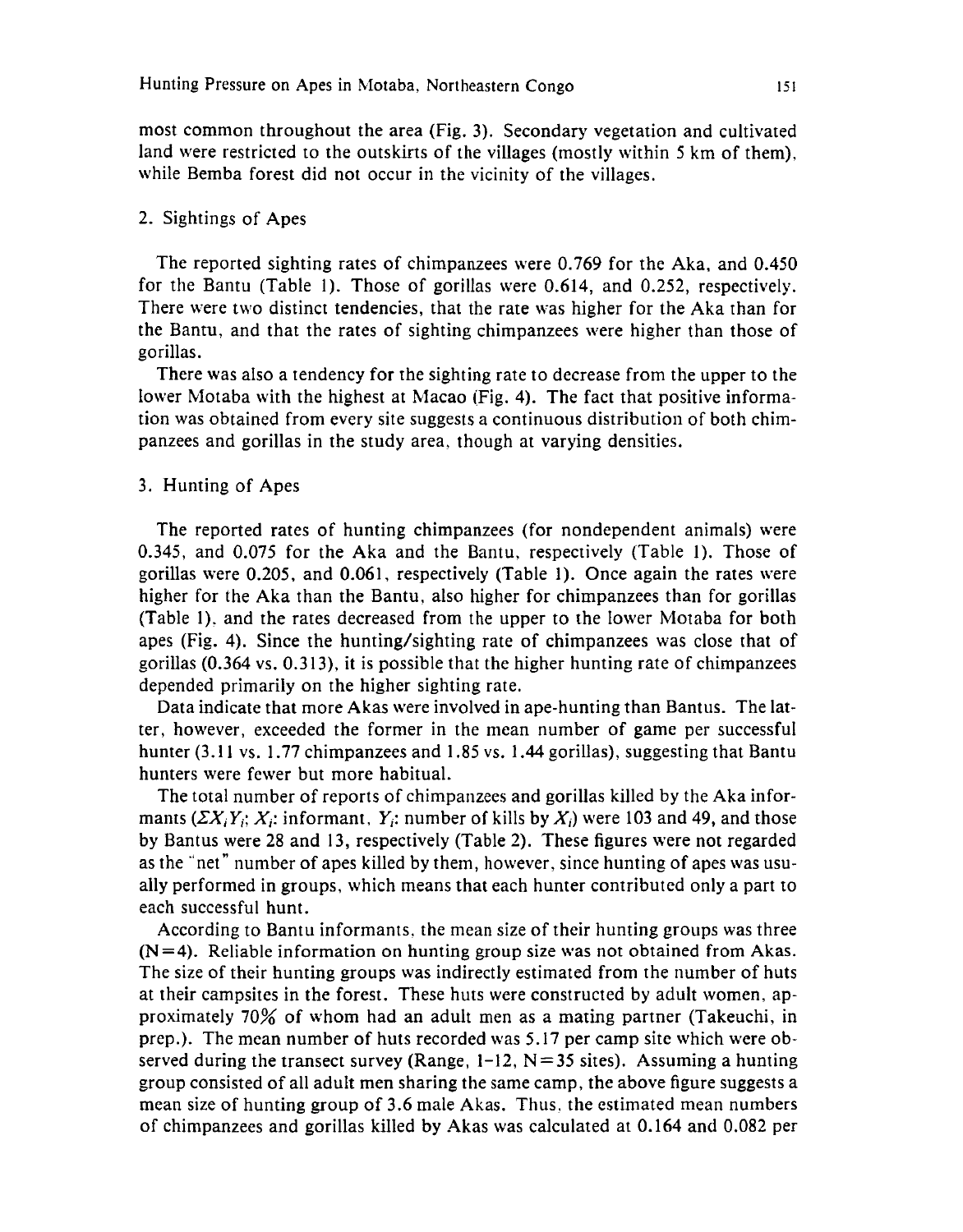|                                           | Chimpanzees |       | Gorillas |       |  |
|-------------------------------------------|-------------|-------|----------|-------|--|
|                                           | Aka         | Bantu | Aka      | Bantu |  |
| No. of Informants                         | 174         | 120   | 166      | 115   |  |
| No. of Successful Hunters                 | 60          | 9     | 34       |       |  |
| Sum of Kills                              | 103         | 28    | 49       | 13    |  |
| Size of Hunting Group                     | 3.6         |       | 3.6      |       |  |
| No. of Kills per Informant                | 0.164       | 0.078 | 0.082    | 0.038 |  |
| Human Density of Adult Male               | 0.10        | 0.05  | 0.10     | 0.05  |  |
| No. of Kills per km <sup>2</sup> per Year | 0.016       | 0.004 | 0.008    | 0.002 |  |

Table 2. Hunting pressure between 1992/01 and 1993/01.

capita (per informant). and those killed by Bantus at 0.078 and 0.038 per capita, respectively (Table 2).

The I 992 census of human inhabitants conducted by the local government of lmpfondo revealed that the male population in the Dongou District was 9,560 excluding the town of Dongou, that is,  $0.30$  males per  $km^2$ . Japanese anthropologists who have studied the Aka or the Bantu in the district, estimate the Aka/Bantu ratio at about  $2:1$ , and the mature/immature ratio at about  $1:1$  (pers. comm. from Takeuchi at Moumpoutou and Bangui-Motaba, Ichikawa and Kitanishi at Macao. and Hanawa and Komatsu at Djoube). Based on their assumption. an overall density of adult males as potential hunters of apes, was estimated at 0.10 Akas and  $0.05$  Bantus per  $km^2$ . Since the mean toll of chimpanzees per year was 0.164 per Aka and 0.078 per Bantu. and those of gorillas were 0.082 per Aka and 0.038 per Bantu. hunting pressure on chimpanzees and gorillas in this area was estimated at 0.020 and 0.010 individuals per km2 for the period between January. 1992 and January, 1993, respectively (Table 2).

Spears were most frequently used in ape-hunting by the Aka. constituting more than  $80\%$  of the total successful hunts (Fig. 5a). The next most important weapon was the shot-gun, which was used in more than 10%. All of these guns were loaned by their Bantu owners. who asked the Aka to bring them meat. Bantus used guns in most of their hunting of apes (more than  $65\%$ ), though they used a greater variety of hunting implements in past (Fig. 5b).

The male/female ratio of nondependent chimpanzees, excluding solitary males. killed in hunting was  $49:41$ , and that of gorillas was  $26:9$ . In natural groups, the male/female ratio is between 1:1.0 and 1:3.5 for chimpanzees (Nishida  $\&$ Hiraiwa-Hasegawa. 1986) and 1 : 3 on an average for gorillas (Stewart & Harcourt, 1986), females exceeding males in number in most groups of both apes. It can. therefore. be said that the hunting pressure upon adult males was much greater than that on adult females. This was the case for both apes, but especially for gorillas. Some hunters reported that most of their attempts to kill female or young gorillas evoked the silverback 's charge. The high hunting rate of male gorillas may not have resulted from the hunter's choice. but from the high rate of counterattacks by males, attempting to rescue other group members.

A total of 79 camp sites of the Aka (most of them were abandoned) were recorded on the transect lines. There were more or less evenly distributed at an average density of 0.46 sites per km of transect, between *5* and 30 km from the nearest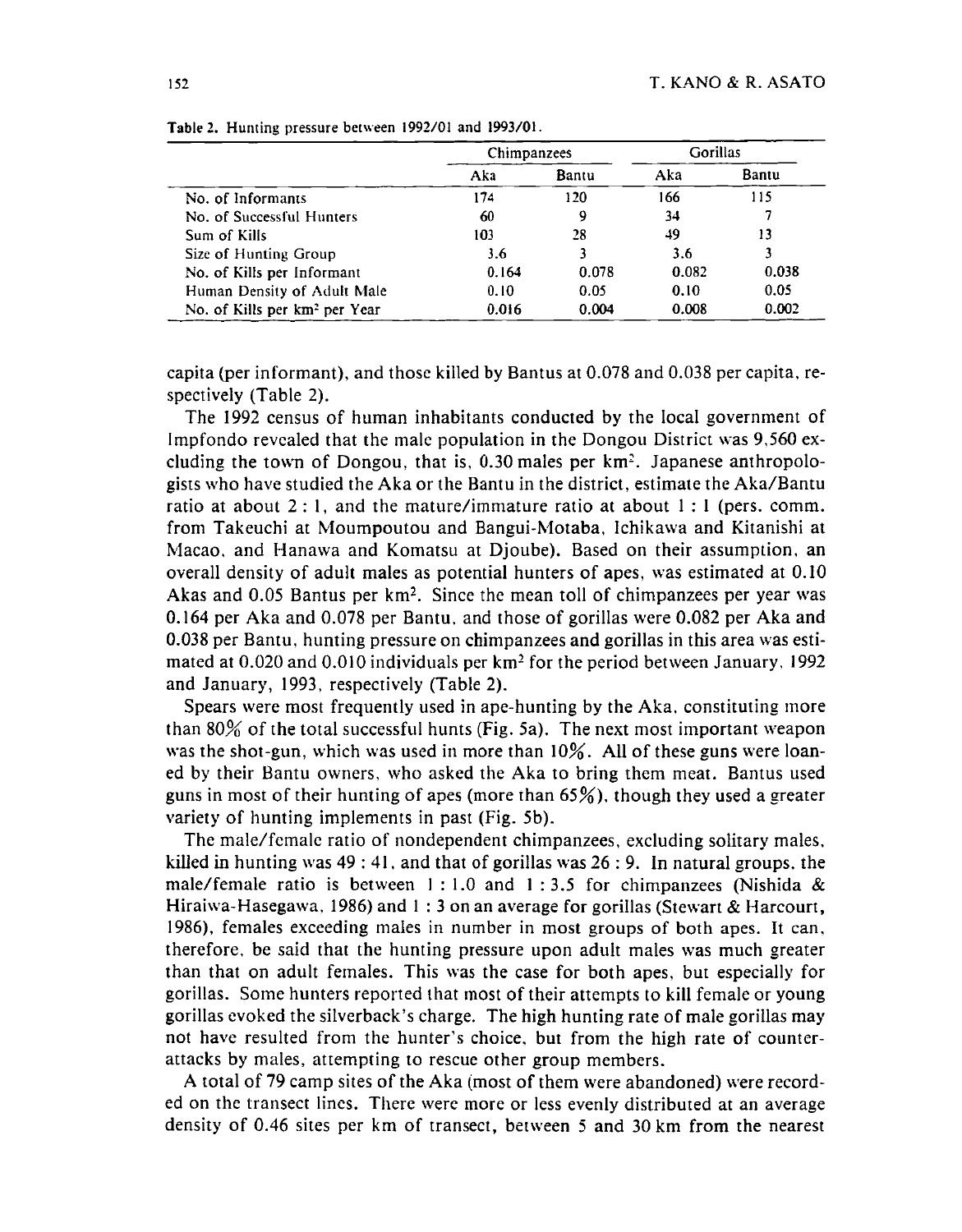



Fig. 6. Distribution of Aka camp-sites.

village (Fig. 6). The distribution of camp sites may reflect their hunting range.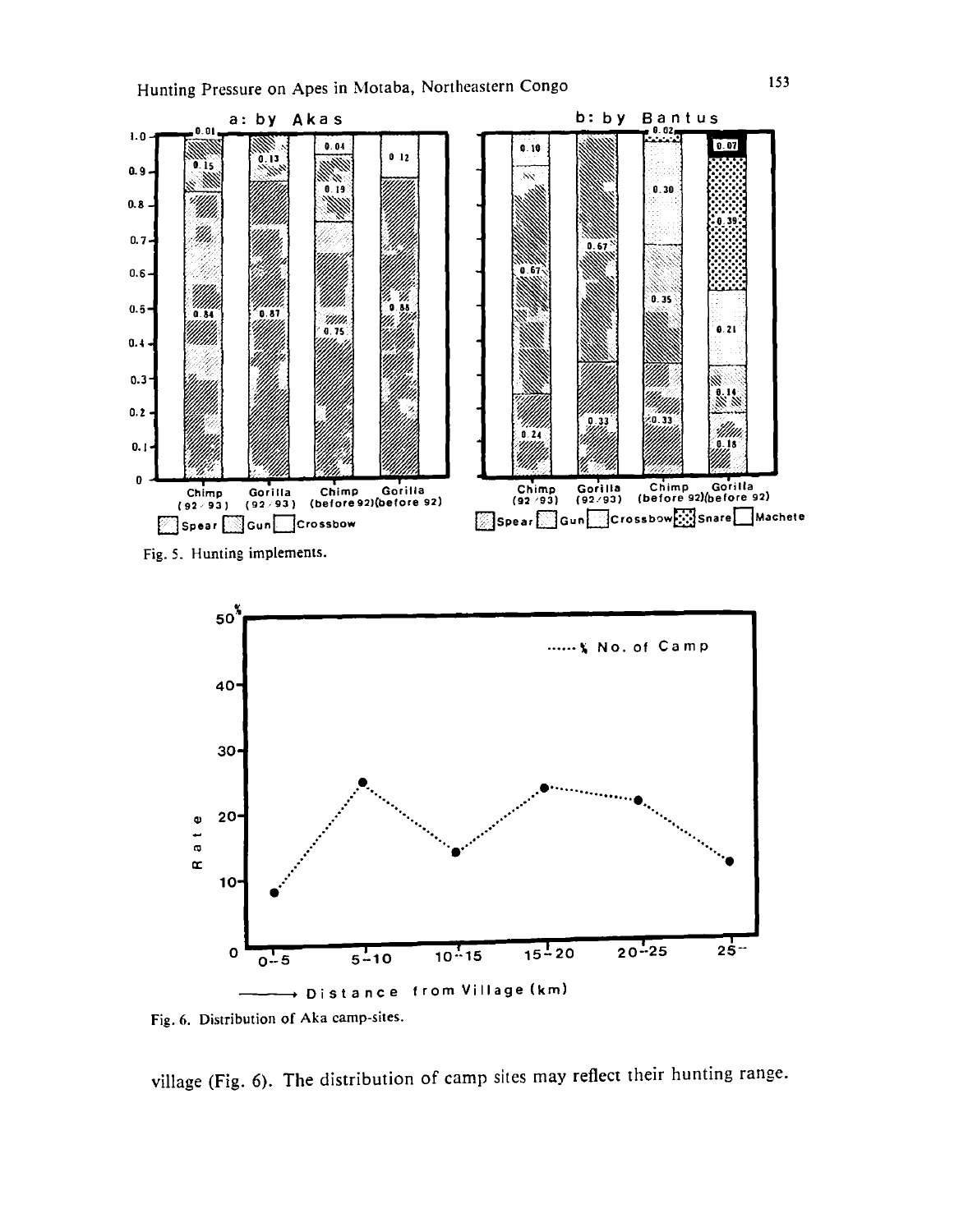#### 4. Eating Ape Meat

The proportions willing to eat chimpanzee meat were 0.823, 0.566 for the Aka, and the Bantu, respectively (Table 1). Those for gorillas were 0.845, and 0.705. respectively (Table 1). This indicates that most of the Aka were eaters of both apes, and that nearly half of the Bantus rejected the meat of chimpanzees, while most of them accepted gorilla meat.

Potential eaters of ape meat were found in every segment of the study area, with the rate decreasing from the upper to lower Motaba (Fig. 7). The eating rates indicated that about a half of all potential eaters had a chance to eat ape meat in a year (Table 1), although the chance was higher in Macao and the upper Motaba than in the middle and lower Motaba (Fig. 7).

Many of those \vho rejected ape-meat informed us that they were disgusted by it because of the human-like features of apes (Table 3). There was a commonly accepted notion that eating ape-meat would bring disease to pregnant or lactating females, their infants and/or their husbands. The notion did not, however. appear to operate as a strong food regulation, since only 6 and 3 informants presented it as the reason for their rejection of chimpanzee and gorilla meat, respectively (Table 3).

Most of the residents, including the Aka. knew the apes were protected by government law. Only one villager for chimpanzees and five for gorillas informed us that they would obey the law (Table 3). Most considered that their ape-eating should not be controlled by the law, since the former had a much longer history



Fig. 7. Proportion willing to ear & eating rate.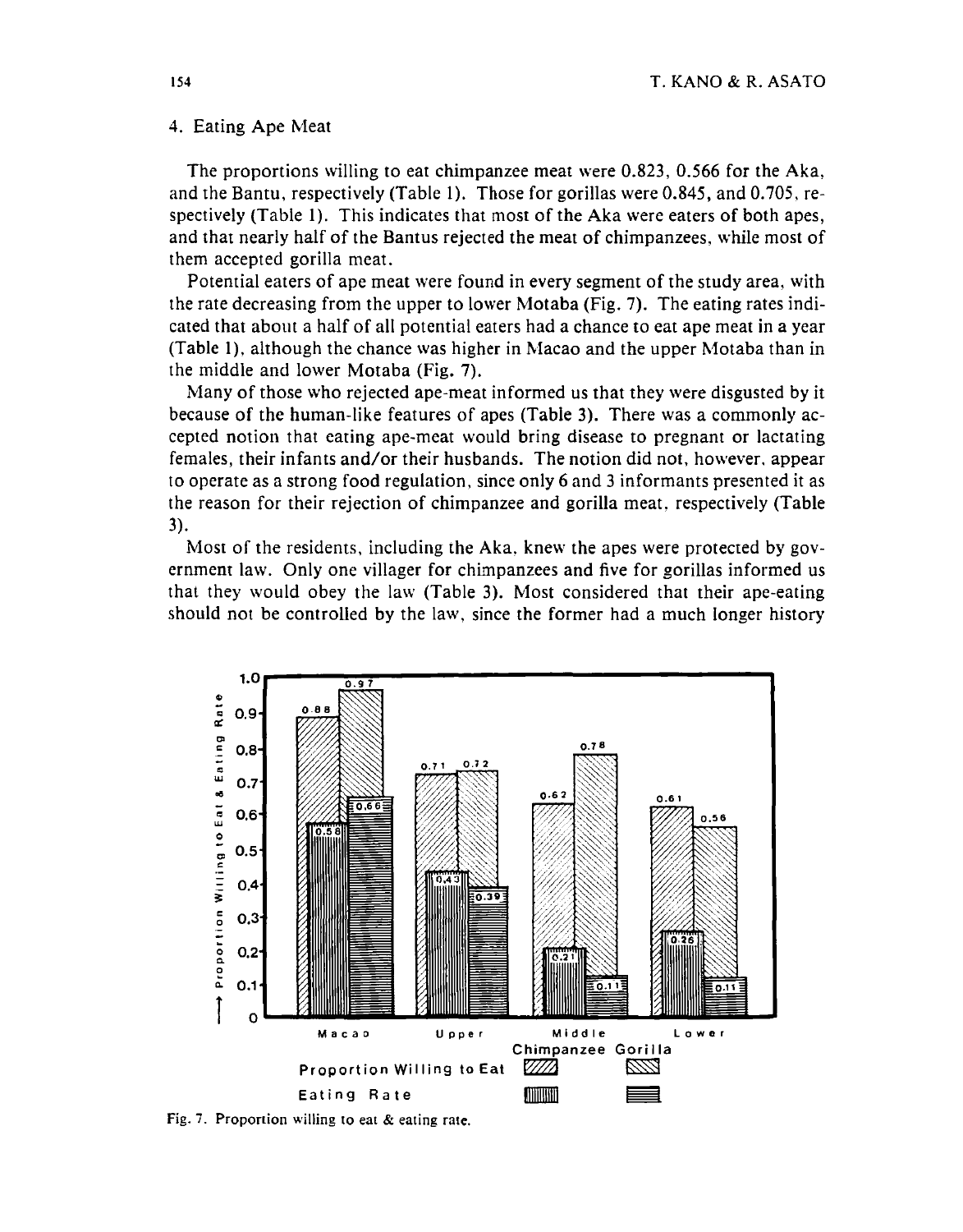| Reason            | Chimpanzee | Gorilla |
|-------------------|------------|---------|
| Like Human        |            |         |
| Like Human        | 35         | 19      |
| Like Satan        |            |         |
| Like White Man    |            |         |
| Food Taboo        |            |         |
| Personal          |            | 6       |
| Familial          | 8          |         |
| Tribal            | 6          |         |
| Religion          |            |         |
| Prohibited by Law |            | 5       |
| Total             | 58         | 40      |

Table 3. Reason for rejecting ape meat.

#### than the latter.

#### 5. Density of Apes

All records of chimpanzees and gorillas obtained during the transect survey are listed in Table 4. Only nests were found in abundance. 150 of the 164 nests recorded were attributed to chimpanzees and the remaining **14** to gorillas (Table 4). The former were found at an average height of 12.0 m (range:  $4-20$  m,  $N=133$ ) in trees, while 12 of the latter were found on the ground.

Fifty five nest sites of chimpanzees were recorded. and the median and mean number of nests per site were 2 and 2. 73, respectively. The area sampled was calculated at 8.88  $km^2$ , as the nests were visible within 20 m either side of the transect lines, which had a total length of 222 km. The observer efficiency and the mean lifespan of nests were assumed taken as 0.56 and 113.6 days, respectively, as mentioned earlier.

In addition, there was a sampling bias in the area censused. The total length of transect decreased, and the density of nests increased with distance from the nearest village (Fig. 8). To correct for this bias, the transect line was divided into six sections with 5 km intervals in terms of the distance from nearest village. The

|                      | Chimpanzee | Gorilla |
|----------------------|------------|---------|
| Encounters           |            |         |
| Vocalizations        |            |         |
| <b>Nest Sites</b>    | 55         | o       |
| <b>Nests</b>         | 150        | 14      |
| Food Remain Sites    | 24         | 22      |
| Dung Sites           | 2          | O       |
| Dungs                |            | 10      |
| Sites of Other Signs |            |         |

Table **4.** Encounters with and signs of apes recorded.

Note: Some nests, food remains and/or dungs were found in the same sites.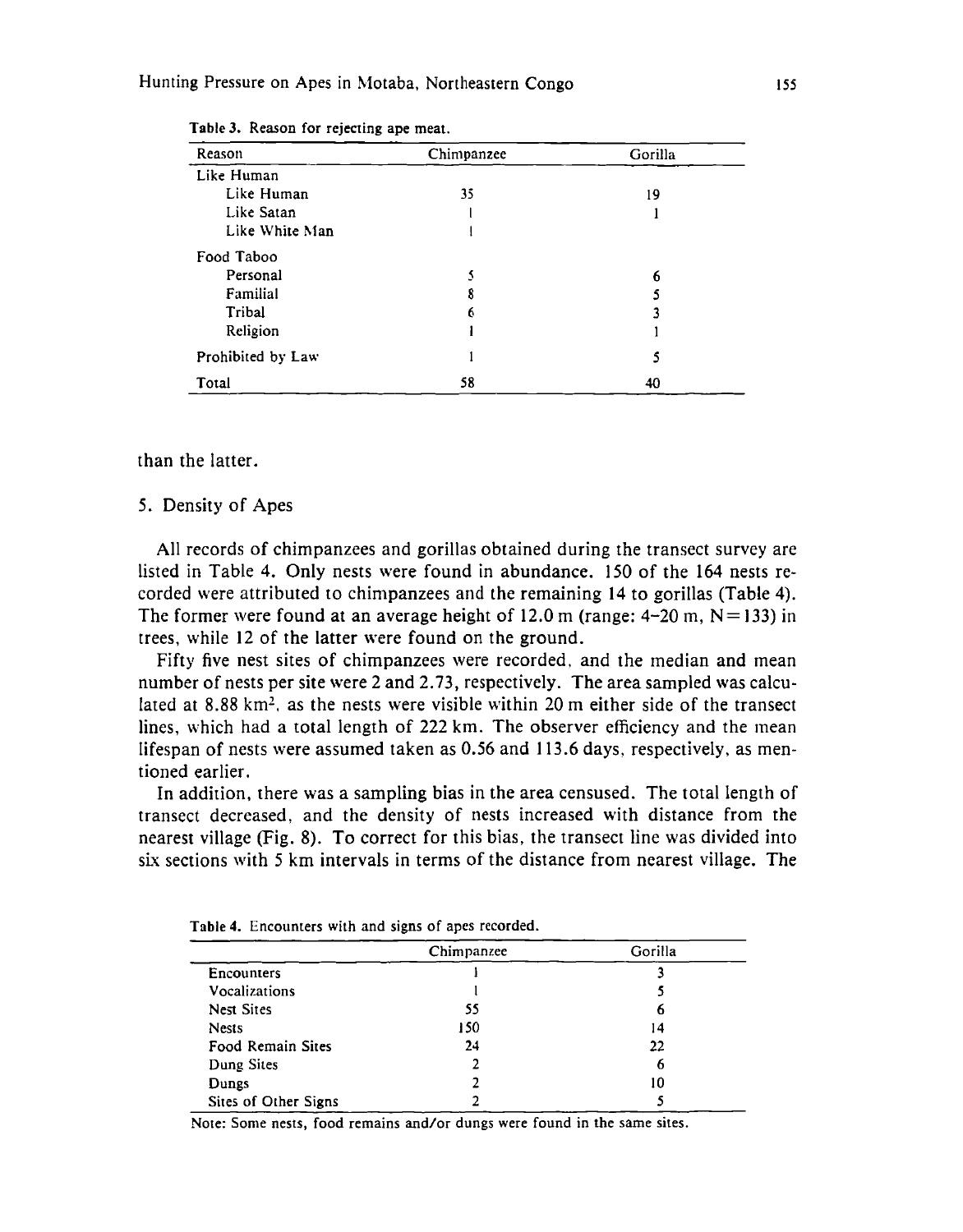

Fig. 8. Distribution of chimpanzee nest.

chimpanzee density was then calculated for each section and averaged. Thus, formulae 1 and 2 produced the means of 0.254 and 0.363 nondependent chimpanzees per km<sup>2</sup>, respectively (Table 5). This results suggest that the overall chimpanzee density in the upper Motaba area was around 0.3 nondependent individuals per  $km<sup>2</sup>$ .

|                                 | Distance from Nearest Village (km) |          |           |           |           |        |                     |
|---------------------------------|------------------------------------|----------|-----------|-----------|-----------|--------|---------------------|
|                                 | $0 - 5$                            | $5 - 10$ | $10 - 15$ | $15 - 20$ | $20 - 25$ | $25 -$ | Total/<br>(Average) |
| Chimpanzees                     |                                    |          |           |           |           |        |                     |
| Number of Nests Counted         | 11                                 | 12       | 27        | 31        | 38        | 31     | 150                 |
| Number of Nest Sites            | 4                                  | 5        | 13        | 13        | 16        | 4      | 55                  |
| Median Number of Nests per Site | 1.5                                | 2        | 2         |           | 2         | 5.5    |                     |
| Area Sampled (km <sup>2</sup> ) | 2.37                               | 2.18     | 1.53      | 0.90      | 1.20      | 0.70   | 8.80                |
| Estimated Density (Formula 1)   | 0.040                              | 0.072    | 0.267     | 0.227     | 0.420     | 0.496  | (0.254)             |
| Estimated Density (Formula 2)   | 0.073                              | 0.086    | 0.277     | 0.542     | 0.499     | 0.699  | (0.363)             |
| Gorillas                        |                                    |          |           |           |           |        |                     |
| Number of Nests Counted         | 0                                  | 4        | 0         | 0         |           | 5*     | $12^*$              |
| Number of Nest Sites            | 0                                  |          | 0         | 0         |           | 2      | 6                   |
| Median Number of Nests per Site | 0                                  |          | 0         | 0         | 3         | 2.5    |                     |
| Area Sampled (km <sup>2</sup> ) | 0.59                               | 0.55     | 0.38      | 0.23      | 0.30      | 0.17   | 2.22                |
| Estimated Density (Formula 1)   | n                                  | 0.244    | 0         | 0         | 0.334     | 0.956  | (0.255)             |
| Estimated Density (Formula 2)   | 0                                  | 0.183    | 0         | 0         | 0.334     | 0.956  | (0.245)             |
| .                               |                                    | $\cdots$ |           | $\cdots$  |           |        |                     |

Table 5. Estimation of density of chimpanzees and gorillas.

: Two tree nests found over 5 m from the transect line were excluded.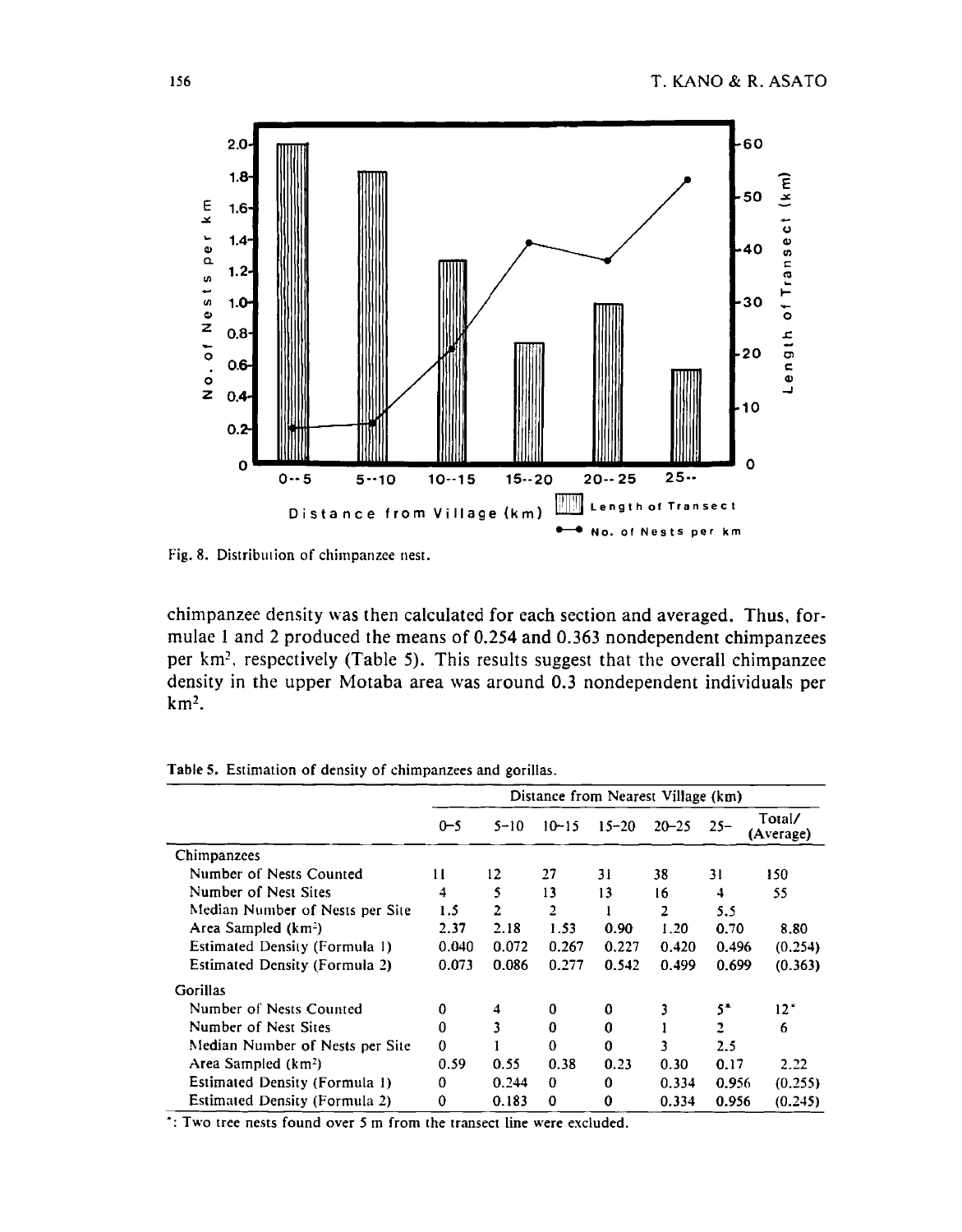The overall density of gorillas was calculated at 0.255 (formula 1) and 0.245 (formula 2), based on the same method (Table 5). The number of nests counted was. however. too small for a reliable density estimation. There is likely to be a much wider error margin. However. the results of interviews concerning sightings of apes also suggests gorillas are more sparse than chimpanzees. Assuming that the difference in sighting rate between the two species (0.603 vs. 0.422) reflects the difference in density, the gorilla density might be estimated at around 0.2 nondependent individuals per km<sup>2</sup>.

### DISCUSSION

The survey suggests that chimpanzees and gorillas are widely distributed over the area covering the Motaba and its tributaries. The habitat in these areas is relatively intact and free from large-scale human activities, such as plantation farming or mechanised logging. Nevertheless, the estimated densities of both chimpanzees (0.3 nondependent animals per  $km^2$ ) and gorillas (0.2) were in the lower part of the range of ape densities estimated from other sites in tropical rain forest areas of Africa (Table 6). Human activities, especially hunting, might be the principal cause of the low densities of apes in this area. This idea is supported by gradients found in the density distributions of both apes. The densities were highest in the inland forest, and gradually decreased towards the villages. They were also higher in the upper villages and decreased towards lower urban area.

Ape-hunting in this area was almost exclusively for meat. Other benefits such as selling infants as pets were only occasional by-products. In spite of extensive inquiries, only two informants reported that they had sold, or kept an infant as a pet, in the remote past.

Hunting apes for meat appears to be widespread throughout central Africa. For instance. hunting bonobos (*Pan paniscus*) for meat prevails over the forested area south of the Zaire river (Kano, 1985. 1992). In some ethnic group, such as the Ngandu. however. there is a strict taboo against eating bonobo-meat. and this has greatly contributed to the conservation of this species. though only in limited part of their geographical range. In the Motaba area, by contrast, there is no such strict taboo involving all members of the ethnic group. Willingness to eat ape meat. when available, was found at a high rate throughout all ethnic groups in the area. Rejection of ape meat occurred only as a result of personal fastidiousness, and involved a minority of individuals.

The Akas used spears most frequently for ape-hunting. as they had done in the past. Guns are likely to increase in importance, however, as in hunting by the Bantu. where they have now replaced almost all other hunting implements.

Toward the northern and eastern borders, the apes are exposed to the heavy poaching by people from Central African Republic (Fay & Takeuchi. pers. comm.). In the Motaba area. hunting generally takes place within a 30 km radius of the villages. Using this measure, the combined hunting ranges of all villages distributed along the various water systems (i.e., the lbenga. Motaba and Likouala aux Herbes rivers), together with the poaching area by the people from CAR, encom-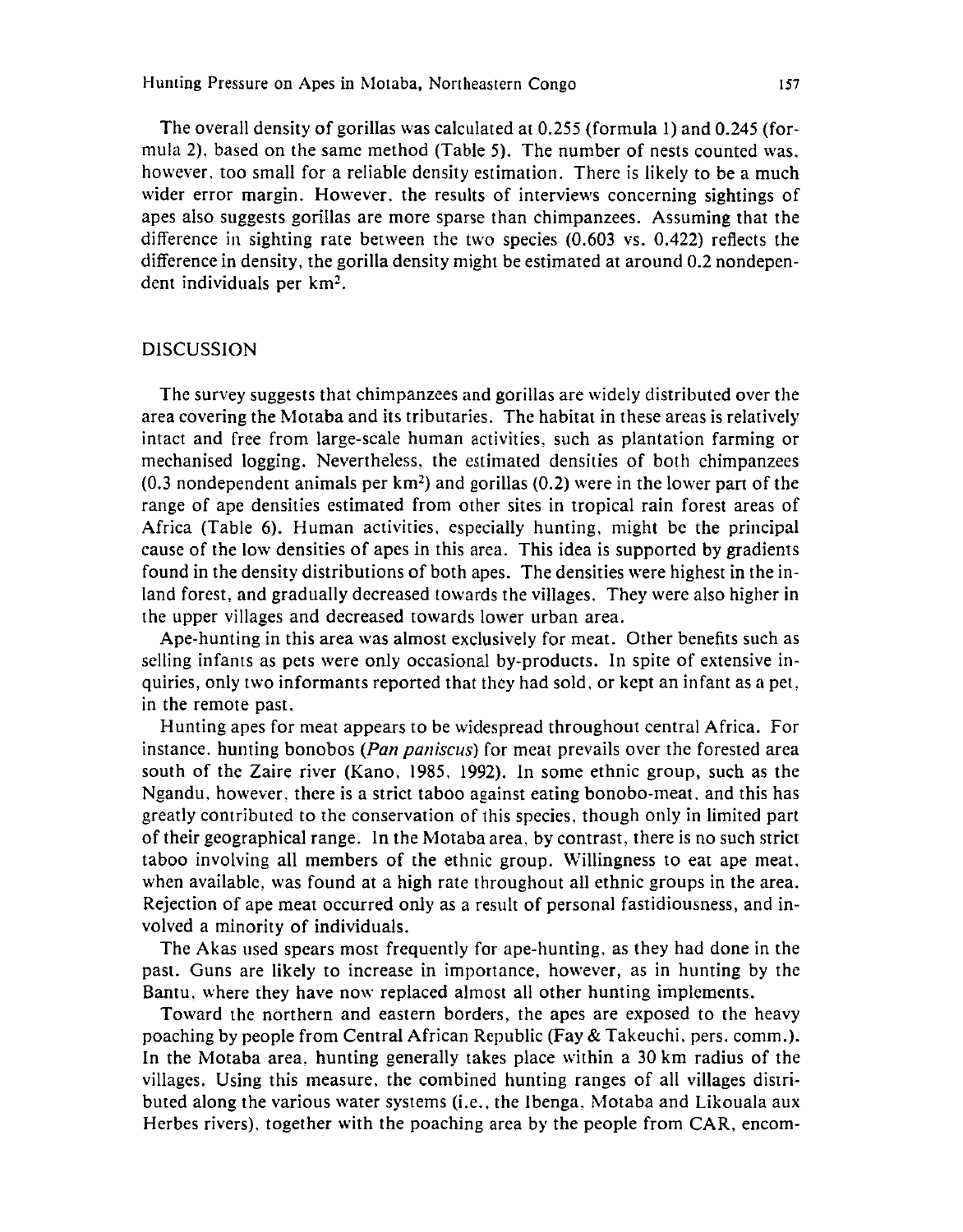|                                      | Density $(\sqrt{km^2})$ | Source                     |
|--------------------------------------|-------------------------|----------------------------|
| Pan troglodytes Sites                |                         |                            |
| SW. Central African Republic         | $0.01 - 0.13$           | Carrol (1986)              |
| Unprotected Areas, Cote d' Ivoire    | 0.035                   | from Hoppe-Dominik (1991)  |
| Protected Areas, Cote d' Invoire     | 0.20                    | from Hoppe-Dominik (1991)  |
| Lekoumou, Niari, Kouilou, SW. Congo* | 0.26                    | Ihobe (1993)               |
| Motata, Congo*                       | 0.3                     | Kano & Asato, this study   |
| <b>Equatorial Guinea</b>             | $0.31 - 1.53$ **        | Jones & Sabater Pi (1971)  |
| Gabon                                | 0.32                    | Tutin & Fernandez (1984)   |
| Ndoki, NE. Congo*                    | $1.30**$                | Mitani (1992)              |
| Kibale, Uganda                       | 1.96                    | from Ghiglieri (1984)      |
| Kalinzu, Uganda                      | 2.5                     | Hashimoto (1993)           |
| Ndoki, NE. Congo*                    | $2.65***$               | Suzuki (1993)              |
| Budongo, Uganda                      | $2.90 - 3.90$ **        | Reynolds & Reynolds (1965) |
| Tai, Cote d'Ivoire                   | 2.92                    | Boesch & Boesch (1989)     |
| Bossou, Guinea                       | $4.0 - 5.0^{**}$        | Sugiyama & Koman (1979)    |
| Budongo, Uganda                      | $6.7^{**}$              | Sugiyama (1968)            |
| Gorilla g. gorilla Sites             |                         |                            |
| Motaba, NE. Congo*                   | 0.1                     | Fay & Agnagna (1992)       |
| Gabon                                | 0.18                    | Tutin & Fernandez (1984)   |
| Motaba, NE. Congo*                   | 0.2                     | Kano & Asato, this study   |
| Ndoki, NE. Congo*                    | 0.4                     | Fay & Agnagna (1992)       |
| Ivindo R. basin, NW Congo            | 0.45                    | Agnagna et al. (1991)      |
| <b>Equatorial Guinea</b>             | $0.58 - 0.86$           | Jones & Sabater Pi (1971)  |
| Mbomo, NW Congo*                     | 0.6                     | Fay & Agnagna (1992)       |
| SW. Central Afr. Rep. (CAR)          | $0.89 - 1.45$           | Carrol (1986, 1988)        |
| Lake Mboukou, NE. Congo*             | 1.1                     | Fay et al. (1989)          |
| Upper Sangha (CAR)                   | 1.6                     | Fay (1989)                 |
| Lake Mboukou swamp, NE. Congo'       | 2.6                     | Fay et al. (1989)          |

Table 6. Density of apes in rain forest sites.

·:The sites in Congo are plotted in Figure 1; ":Estimated number including dependent individuals.

pass the whole distribution of apes in northeastern Congo.

Hunting pressure on chimpanzees and gorillas was estimated at 0.02 and 0.01 individuals per km<sup>2</sup> per year. This implies that 6.8% of chimpanzees and 5.0% of gorillas might have been removed from this area in approximately one year. It was reported that densities of some forest mammals are sustainable under considerable hunting pressure, e.g., about  $8\%$  annual offtake in the case of blue duikers *(Cepha/ophus monticola)* in Korup National Park, Cameroon (Sayer et al.. 1992). The high rate of birth in duikers (females drop more than one calf annually, Kingdon, 1982; Nowak, 1991) must be related to their high sustainability. In contrast, the number of surviving offspring that a female ape produces in her lifetime of about 40 years is only two in chimpanzees (Tutin, 1980: Nishida et al.. 1990) and two or three in gorillas (Harcourt et al., 1981) in rather undisturbed habitats. The low rate of reproduction in apes implies that a slight level of hunting pressure can be destructive to their local population. If  $5-7\%$  annual offtake by hunting in the Motaba area is maintained. the numbers of chimpanzees and gorillas will be reduced by one half in II and 15 years, respectively.

Since hunting of apes is opportunistic, the rate of success may be strongly depen-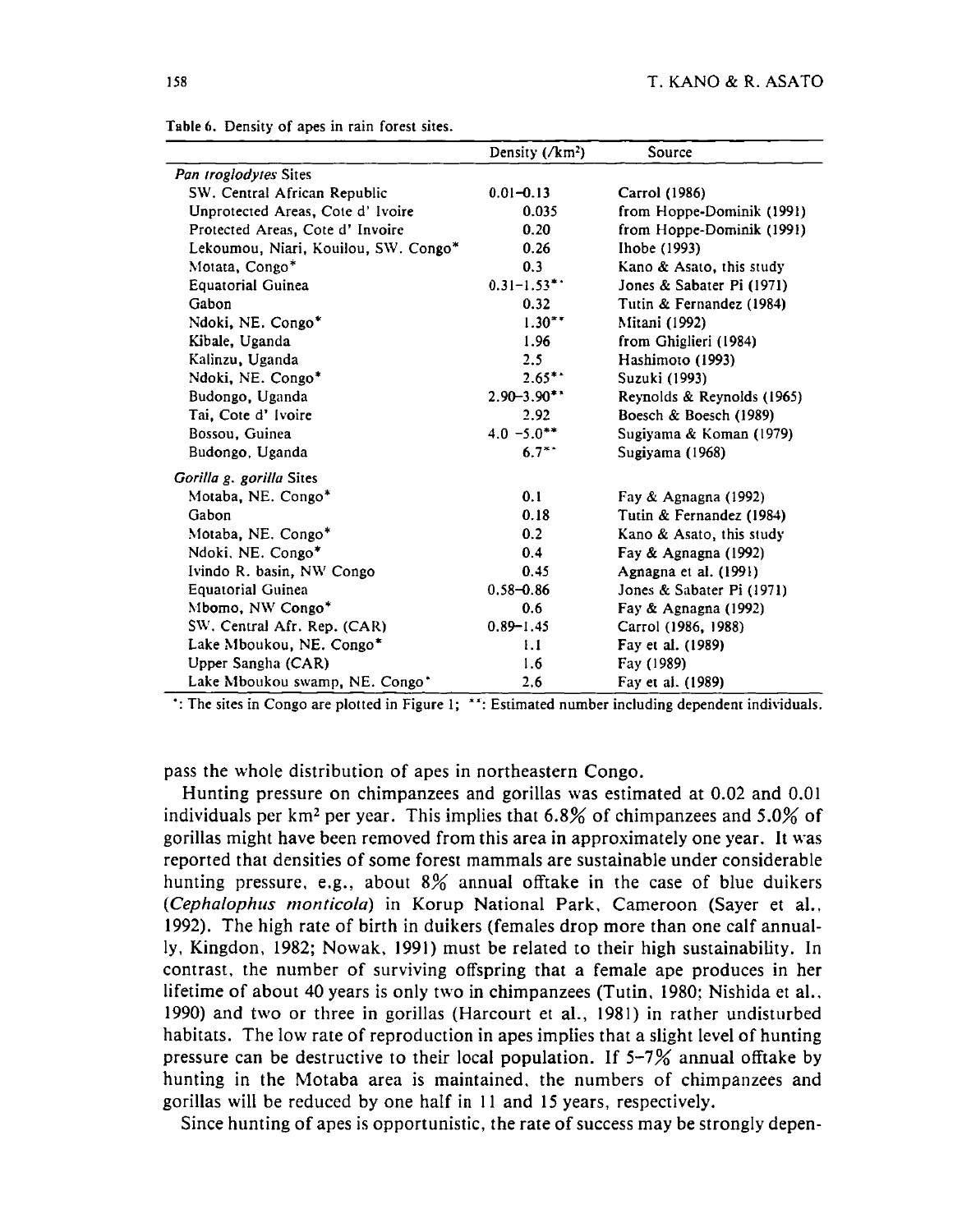dent on the probability of encounter with them, i.e., their densities. It is uncertain whether the increased difficulty of hunting resulting from the decrease in the ape density will mitigate the hunting level or not. The decrease in density may stimulate improvement of hunting implements or methods, which may again lead to an increase in hunting pressure.

The mean annual growth rate of the human population between 1984 and 1992 was 3.26% in the Likouala Region. northeastern Congo, according to censuses by the local government. The rise in human population will lead to increases, both in the demand for meat, and in the number of hunters, which may also accelerate the removal of apes from this area.

Recent surveys (Fay & Agnagna, 1992; Fay et al., 1989) have shown that western lowland gorillas are widely distributed throughout northern Congo, and that they are abundant in certain areas, especially in swamp forest such as the *Cuvette Congolaise.* Fay & Agnagna (1992) and Fay (1993) concluded that gorilla densities are correlated with the abundance of terrestrial herbaceous vegetation (THV), as swamp forest, where THV was abundant, had a higher gorilla density than dry primary forest, which was normally poor in THV. It was also reported that gorillas and chimpanzees were currently not threatened with extinction over much of northern Congo (Fay & Agnagna, 1992; Agnagna et al., 1991). Drastic reduction in gorilla population is only found in southern Congo where hunting occurs in association with large-scale forest exploitation, i.e., mechanised logging (Fay  $\&$ Agnagna. 1992). Thus, they considered gorilla density in northern Congo to be primarily dependent on vegetation, suggesting that the human factor is negligible for the time being. although they informed that most of northern Congo would be opened up by logging operations in the near future, and that over 50% of the area had already been awarded to logging companies (Fay & Agnagna, 1992).

The present study area was predominantly covered with dry-land forest, while swamps were confined to limited areas along the streams. In this more or less dry. even habitat in northeastern Congo, however, human influence on the densities of both chimpanzees and gorillas is not negligible. Hunting pressure alone can be a serious threat to ape densities, even in the absence of mechanised logging. The future of apes in this area looks bleak. unless a strong system can be established which combines effective protection of the apes. with the provision of attractive substitutes for ape meat to the local people.

ACKNOWLEDGMENTS We would like to express our gratitude to Dr. Dinga-Reassi, l'vlinistere deL' Industrie de Ia Pecherie for the research permission, to Dr. J .-M. Moutsambote, Centre d'Etudes sur les Ressources Vegetales for determination of plant samples and to Dr. R. A. Oko for his support and encouragement. We are also grateful to Drs. M. Ichikawa, K. Takeuchi. K. Kitanishi, R. Hanawa. K. Komatsu, S. Suzuki, T. Nishihara, G. ldani, H. Ihobe of Kyoto University, Dr. S. Kuroda of Shiga Kenritu University, and Dr. H. Sato of the Medical College of Hamamatsu for useful information and comments, and to N. Okayasu for assisting us in collecting information at Brazzaville. We should like to thank Mr. M. Simon, Mr. S. Ngongo and other local people who worked with us. We are also indebted to Dr. D. Hill of the University of Edinburgh and Ms. E. O. Vineberg of the University of California for their help in translating my draft into English. Special acknowledge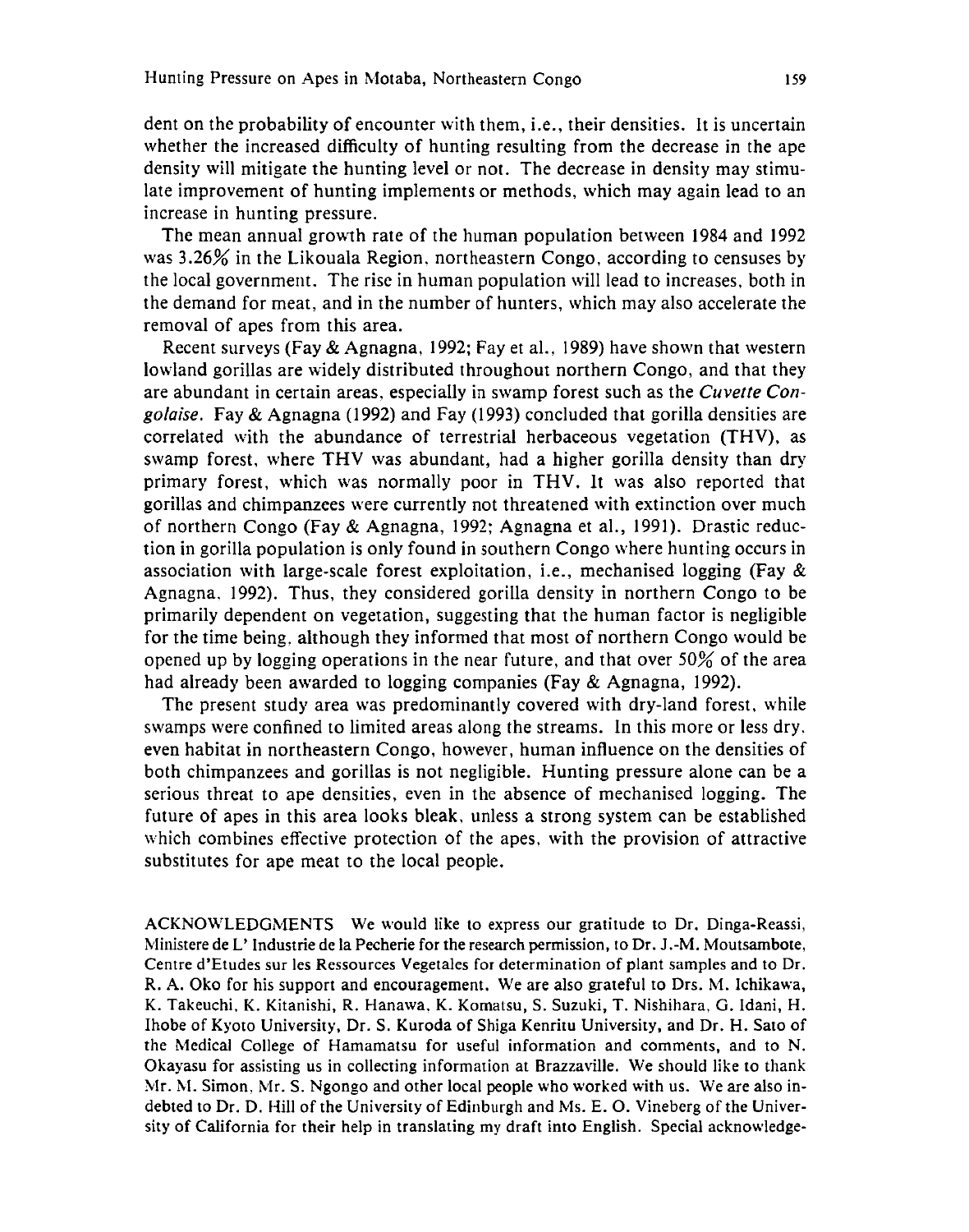ments are given to Mrs. Thomas, Mrs. P. Ohlin and other Protestant missionaries of Impfondo. Without their medical services and support, Kano would not have been able to start the survey.

This study was carried out as a part of the project entitled "Community structure and life history of the pygmy chimpanzee (*Pan paniscus*)<sup>-</sup> which was totally financed by a Grant under the Monbusho International Scientific Research Program of the Ministry of Education, Science and Culture, Japan.

#### REFERENCES

- Agnagna, M., J. M. Fay & A. Wilkinson 1991. *A survey of the proposed Garabinzam-Mt Nabemba conservation area, northern Congo.* Report to Global Environment Facility, Republic of Congo, pp. 1-35.
- Boesch, C. & H. Boesch 1989. Hunting behavior of wild chimpanzees in the Tai National Park. *American Journal of Physical Anthropology.* 78: 547-573.
- Carrol, R. W. 1986. Status of the lowland gorilla and other wildlife in the Dzanga-Sangha region of southwestern Central African Republic. *Primate Conservaton,* 7: 38-41.
- $-$  1988. Relative density, range extension and conservation potential of the lowland gorilla *(Gorilla gorilla gorilla)* in the Dzanga-Sangha region of southwestern Central African Republic. *Mammalia,* 52: 254-258.
- Fay. J. M. 1989. Partial completion of a census of the western lowland gorilla *(Gorilla g. gorilla* (Savage and Wyman)) in southwestern Central African Republic. *Mammalia,*  53 (2): 203-215.
	- --- 1993. *A survey of the proposed Nouabale Ndoki National Park Conservation Area, northern Congo.* Report to United Stated Agency for International Development Wildlife Conservation International, Government of Congo, World Bank, GTZ.
- Fay. J. M. & M. Agnagna 1992. Census of gorillas in northern Republic of Congo. *American Journal of Primatology,* 27: 275-284.
- Fay, J. M., M. Agnagna, J. Moore & R. Oko (1989). Gorillas *(Gorilla gorilla gorilla)* in the Likouala swamp forests of north central Congo: preliminary data on populations and ecology. *International Journal of Primatology,* 10 (5): 477-486.
- Ghiglieri. M. P. 1984. *The Chimpanzees of Kibale Forest: A Field Study of Ecology and Social Structure.* Columbia University Press, New York.
- Harcourt, A. H., D. Fossey & J. Sabater-Pi 1981. Demography of *Gorilla gorilla. Journal of Zoology, London,* 195: 215-233.
- Hashimoto, C. 1993. Ecological survey on chimpanzees in the Kalinzu forest, Uganda: a preliminary report (in Japanese with English summary). *Primate Research,* 9 (2): 113-118.
- Hoppe-Dominik, B. 1991. Distribution and status of chimpanzees *(Pan rroglodyres verus)*  on the Ivory Coast. *Primare Report, 31,* October, 1991, pp. 45-75.
- lhobe, H. 1993. A preliminary study on distribution of chimpanzees in Region de Niari and Lekoumou. Congo (in Japanese with English summary). *Primate Research,* 9 (2): 119-124.
- IUCN 1990. *1989 United Nations List of National Parks and Protected Areas.* IUCN, Gland, Switzerland and Cambridge, UK.
- Jones. C. & J. Sabater Pi 1971. Comparative ecology of *Gorilla gorilla* (Savage and Wyman) and *Pan troglodytes* (Blumenbach) in Rio Muni, West Africa. *Bibliotheca Primatologica,* 13.
- Kano, T. 1984. Distribution of pygmy chimpanzees *(Pan paniscus)* in the central Zaire basin. *Folia Primatologica,* 43: 36-52.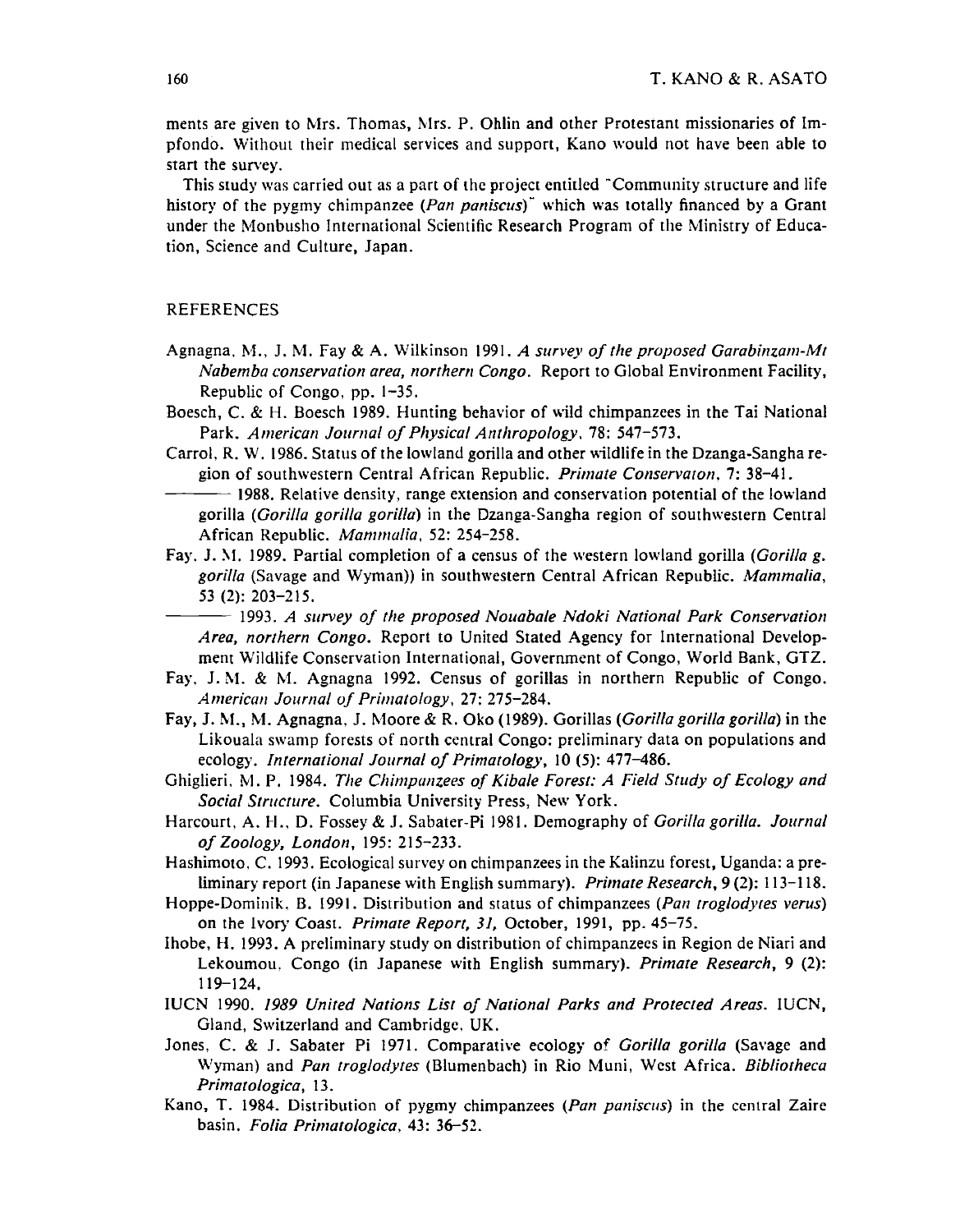--- 1992. *The Lost Ape: Pygmy Chimpanzee Behavior and Ecology* (Translated by E. 0. Vincberg). Stanford University Press, Stanford.

- Kingdon, J. 1982. *East African Mammals: An Atlas of Evolution in Africa. Volume III Parr C (Bovids).* Academic Press, London.
- Kuroda, S. 1992. Ecological interspecies relationships between gorillas and chimpanzees in the Ndoki-Nouabale reserve, northern Congo. In (N. ltoigawa, Y. Sugiyama. G. P. Sackett & R. K. R. Thompson, eds.) *Topics in Primatology, vol. 2: Behavior, Ecology*  and Conservation, pp. 385-394, University of Tokyo Press, Tokyo.
- Mitani. M. 1990a. A note on the present situation of the primate fauna found from southeastern Cameroon to northern Congo. *Primates,* 31 (4): 625-634.

-1990b. A note on primate fauna in Bomassa in northern Congo (in Japanese with English abstract). *Primate Research,* 6: 18-29.

- -1992. Preliminary results of the studies on wild western lowland gorillas and other sympatric diurnal primates in the Ndoki Forest, Northern Congo. In (N. Itoigawa, Y. Sugiyama. G. P. Sackett & R. K. R. Thompson, eds.) *Topics in Primatology, Vol. 2, Behavior, Ecology* & *Conservation,* pp. 214-224, University of Tokyo Press, Tokyo.
- Nishida, T., H. Takasaki & Y. Takahata 1990. Demography and reproductive profiles. In (T. Nishida, ed.) *The Chimpanzees of the Mahole Moutoins,* pp. 63-97, University of Tokyo Press, Tokyo.
- Nishida, T. & Hiraiwa-Hasegawa 1986. Chimpanzees and bonobos: cooperative relationships among males. In  $(B, B, S$ muts, D. L. Cheney, R. M. Seyfarth, R. W. Wrangham & T. T. Struhsaker, eds.) *Primate Socielies,* pp. 165-177, The Unirsity of Chicago Press. Chicago.
- Nishihara, T. 1992. A preliminary report on the feeding habits of western lowland gorillas *(Gorilla gorilla gorilla)* in the Ndoki forest. Northern Congo. In (N. ltoigawa. Y. Sugiyama. G. P. Sackett & R. K. R. Thompson, eds.) *Topics in Primatology, vol. 2: Behavior, Ecology and Conservation,* pp. 225-240, University of Tokyo Press, Tokyo.
- Nowak, R. M. (1991). *Walker's Mammals of the World. Fifth Edition. Vol. II.* The Johns Hopkins University Press, Baltimore and London.
- Reynolds, V. & F. Reynolds 1965. Chimpanzees in the Bundongo Forest. In (I. DeVore, ed.) *Primate Behavior: Field Studies of Monkeys and Apes,* pp: 468-524, Holt, Rinehart and Winston, San Francisco.
- Sayer, J. S., C. S. Harcourt & N. M. Collins 1992. *The Conservation Atlas of Tropical* Forest: Africa. Macmillan Publishers Ltd., London.
- Stewart. K. J. & A. H. Harcourt 1986. Gorillas: variation in female relationships. In (B. B. Smuts, D. L. Cheney, R. M. Seyfarth. R. W. Wrangham & T. T. Struhsaker, eds.) *Primate Societies, pp. 155-164, The University of Chicago Press, Chicago.*
- Sugiyama, Y. 1968. Social organisation of chimpanzees in the Budongo Forest, Uganda. *Primates,* 9: 225-258.
- $-$  & J. Koman 1979. Social structure and dynamics of wild chimpanzees at Bossou, Guinea. *Primates,* 20: 323-339.
- Suzuki. S. 1993. Preliminary results of the studies on tschego chimpanzees *(Pan t. troglodytes)* in the Ndoki Forest, Congo. *199D-1993 A Grant under the Monbusho In· temational Scientific Research Report,* pp. 19-24.
- Takeuchi, K. in prep. Cooperation and sharing among Akas, foraging people in northeastern Congo.
- Tutin, C. E. G. 1980. Reproductive behaviour of wild chimpanzees in the Gombe National Park, Tanzania. *Journal of Reproduction and Fertility. Supplement.* 28: 43-57.
- ---& M. Fernandez 1984. Nationwide census of gorilla *(Gorilla g. gorilla)* and chimpanzee *(Pan t. troglodytes)* population in Gabon. *American Journal of Primorology.*  6: 313-336.